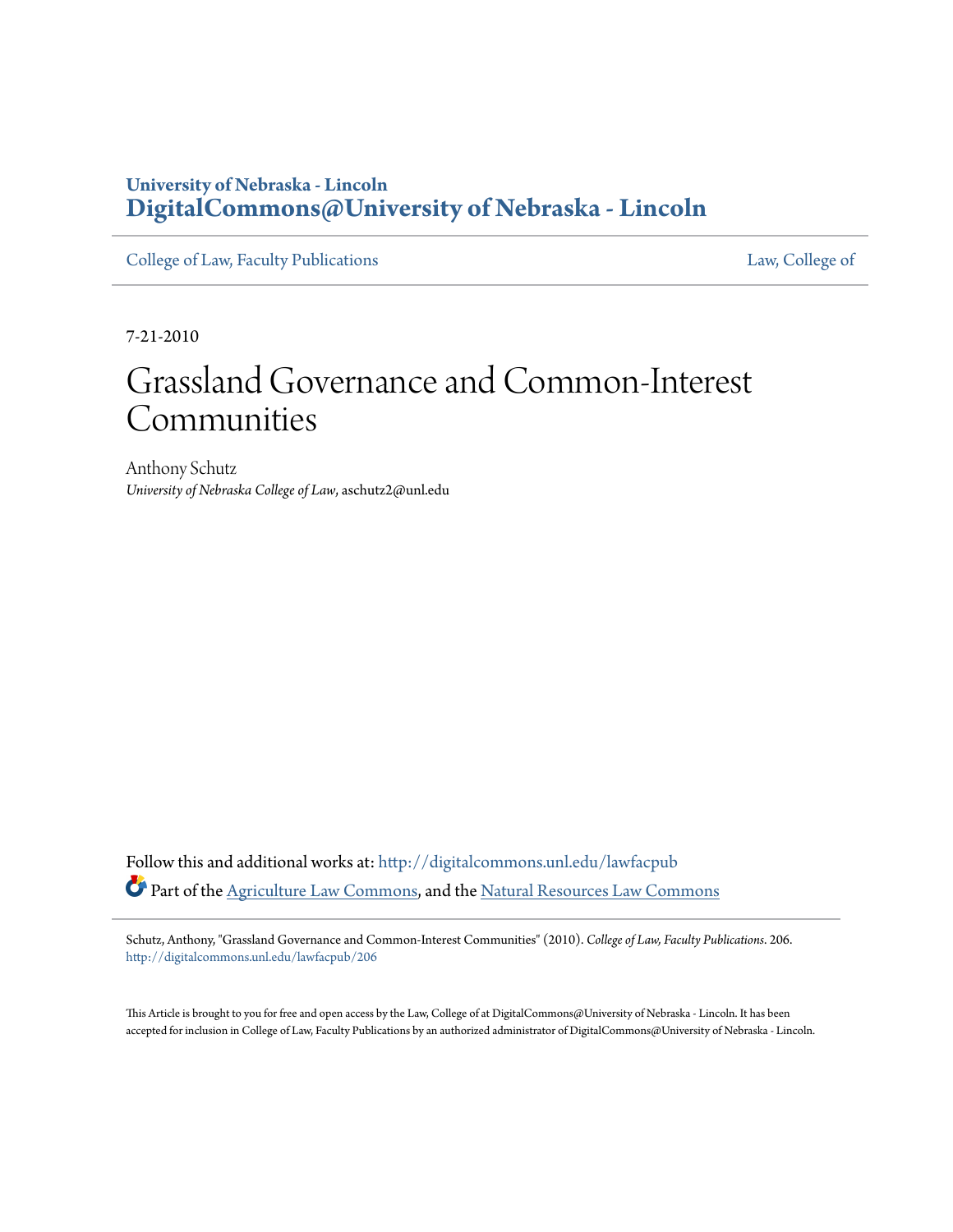Schutz in MDPI Sustainability (2010) 2. Copyright © 2010, the author. Licensee MDPI, Basel, Switzerland. Open access, Creative Commons Attribution license 4.0.

*Sustainability* **2010**, *2*, 2320-2348; doi:10.3390/su2072320



*Article* 

## **Grassland Governance and Common-Interest Communities**

#### **Anthony B. Schutz**

University of Nebraska College of Law, University of Nebraska-Lincoln, P.O. Box 830902, 215 McCollum Hall, Lincoln, NE 68583, USA; E-Mail: aschutz2@unl.edu; Tel.: +1-402-472-1248; Fax: +1-402-472-5185.

*Received: 24 June 2010; in revised form: 13 July 2010 / Accepted: 13 July 2010 / Published: 21 July 2010*

**Abstract:** In the United States, today's ranches are engaging in small-scale nature-based endeavors to diversify their income base. But the geographic boundary of the land they own creates a relatively small area within which to operate, and fragmented ownership diminishes the ability of any single landowner to produce nature-based income. Collective action among nearby landowners can produce a set of resources from which all members of the group can profit. Such action can enhance the economic, social, and environmental sustainability of grasslands and the populations that use them. This article shows that common-interest communities can be used to provide and allocate wildlife and other resources on ranchlands, enabling individual landowners to generate more income from selling nature-based experiences to customers. Common-interest communities are familiar in urban settings but they have not yet been used in this setting. Thus, the article proposes a new approach to ranchland management based upon a familiar set of largely private legal arrangements. More broadly, the article illustrates the relevance of private law and private property to sustainable development by explaining how property owners can use private law to engage in environmentally beneficial and economically profitable enterprises on the vast privately owned landscape of the U.S. Great Plains.

**Keywords:** common-interest communities; collective action; law; rural development; servitudes; natural resources; wildlife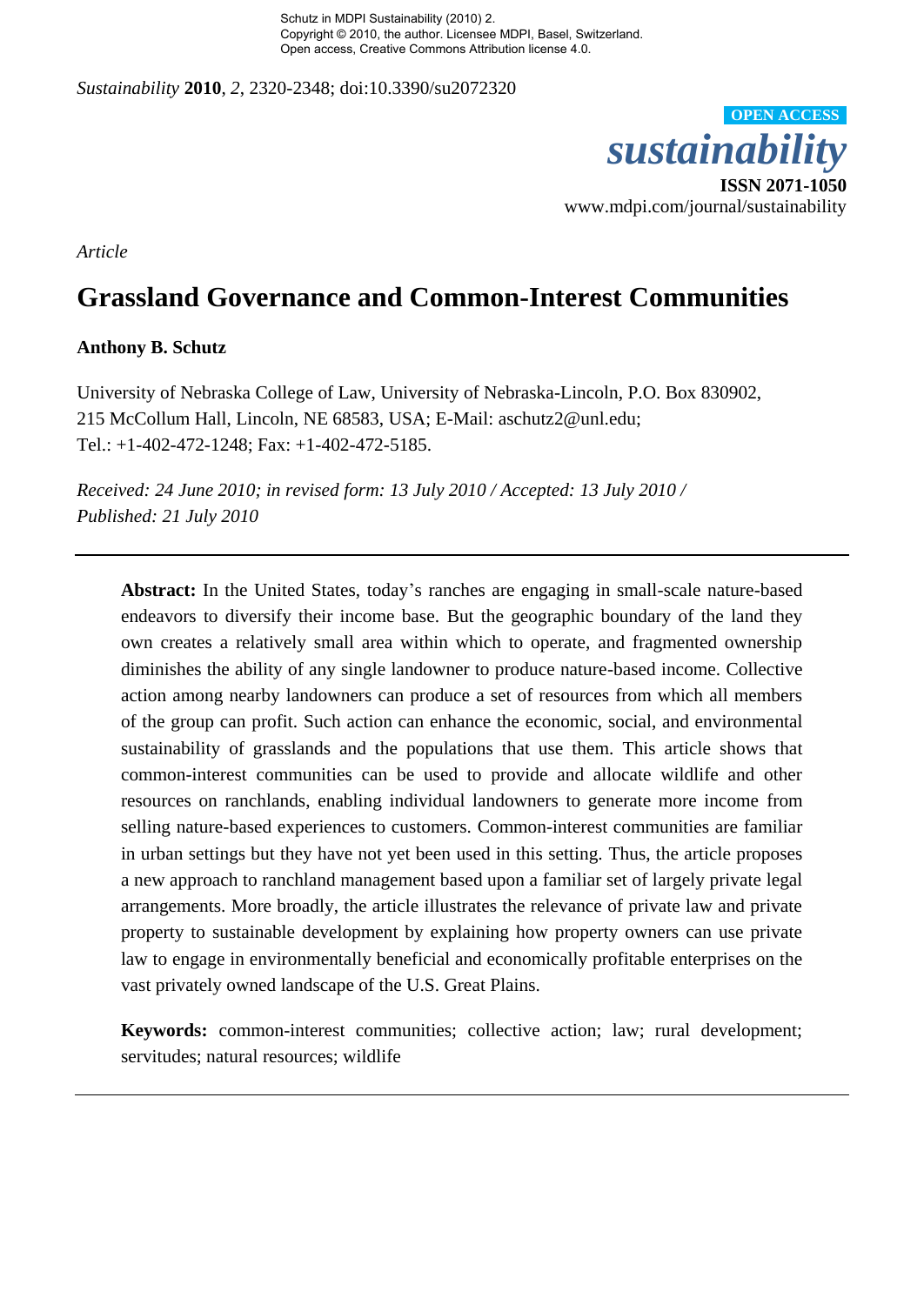#### **1. Introduction**

Cattle are not the only income source for today's ranches. One important alternative or supplemental source of income is the consumer who is willing to pay for access to places that offer nature-based recreational activities such as hunting, wildlife viewing, hiking, or the solace that comes from spending time on America's grasslands. Consumer demand for these sorts of opportunities can hardly be argued [1]. The interests that lobby for various laws governing the use and protection of natural resources are comprised of people who care about these resources—people who are likely willing to pay to enjoy them. People also spend a great deal of money travelling to our public lands. Even conservation research and education centers produce substantial economic benefits from consumers taking part in their activities, as Edwards and Thompson have recently found [2]. Leases for hunting access are also evidence of consumer demand in areas of the midwest [3]. However, consumer demand for nature-based activities remains a largely untapped source of income on the Northern Great Plains' privately owned grasslands.

From a conservation perspective, privately owned lands are tremendously important. As Morrisette explains [4] (p. 374),

There are few intact ecosystems today that exist solely on public lands. And yet, in some cases there are still remarkably intact ecosystems that exist almost exclusively on private lands. One-quarter of all ecosystem types are inadequately represented on federal lands, and seven percent are not found on federal lands at all. Most of the wetlands in the contiguous United States are privately owned. Approximately half of all threatened and endangered species in the United States are found exclusively on private lands, and 20 percent of the remainder spends half of their time on private lands.

The Northern Great Plains includes parts of Nebraska, South Dakota, North Dakota, Wyoming and Montana in the United States and parts of the Canadian provinces of Saskatchewan and Alberta [5]. Spanning approximately 723,000 square kilometers, only 2% of the region consists of public lands managed primarily for biodiversity conservation, while 76% of the land is in private ownership and approximately 64% of the privately owned land is devoted to livestock grazing [5].

A great deal of the land used for grazing is currently in its native or semi-native habitat; thus, it is one of the few areas in the world where there is an opportunity to conserve a grassland ecosystem at a large scale. The area is so important that the World Wildlife Fund has designated it as a "Global 200 ecoregion—one of the 238 most biologically significant places on Earth" [6] (p. 19). Most of the native grassland consists of mixed-grass or shortgrass prairie. As Edwards describes (p. 5), "While estimates differ, it appears that in the northern Great Plains only about 1% to 3% of the original tallgrass prairie remains intact, perhaps 20% to 30% of the mixed-grass prairie, and 40% to 70% of the shortgrass prairie" [7]. And while this ecoregion may lack the grandeur of the land to its mountainous west, it is spectacular upon closer examination. As Davidson explains (pp. 1, 21), "Prairie is one of the most subtle and complex of ecosystems, and to those who have taken the time to get to know it, there is nothing comparable. What to the untrained eye may seem to be a simple monoculture is in fact one of our most diverse sources of plant, soil, insect and animal life" [8].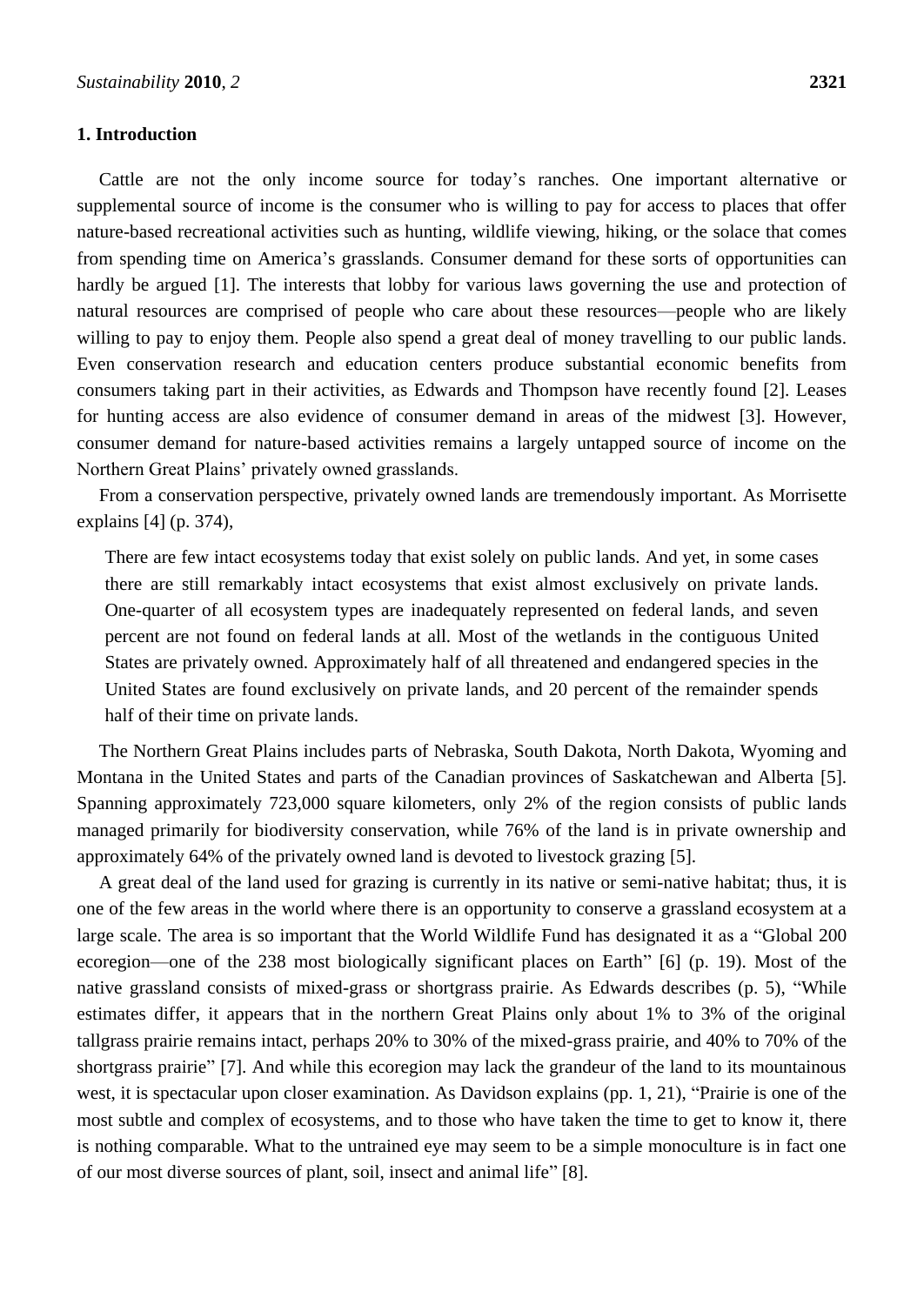The need for conservation on the Northern Great Plains is pressing. Its privately owned grasslands are being converted to cropland at an increasing pace due to high commodity prices (attributable to a variety of factors like biofuels policy) [8] and government programs [6] (p. 54). Livestock production can also cause significant damage to the biodiversity of the region. Traditional grazing practices are not suited to certain grassland bird species, and grazing in riparian areas results in degradation. In addition, native grazers like prairie dogs and elk are eliminated or their populations capped in favor of cattle production, and large carnivores are largely missing from the landscape [6] (pp. 58–59). On these lands, wildlife is eliminated or managed as a pest to be reluctantly tolerated. It is not often viewed as a valuable resource.

Although the landscape is important and the need pressing, implementing conservation policy on the Northern Great Plains is difficult. Producers often decry conservationist interference with their operations by claiming that producers are the best stewards of the land. But history shows that producers are unlikely to produce the ecosystem goods and services that we need to ensure a healthy and prosperous future. Indeed, if we are entitled to those goods and services, these stewards are not merely reluctant providers; they are causing a great deal of harm [9-11]. Non-point source pollution and nutrient loading in our nation's waterways is but one example of environmental damage that undercuts producers' stewardship claim.

The stewardship claim is not, however, unfounded. Farmers and ranchers have a deep love for the landscape they have toiled on and against for so many generations; they rely upon biological processes for their livelihoods; and almost all maintain that they want to give it to their children. Moreover, our understanding of production agriculture's environmental consequences grows as time goes on, so informational deficiencies may be partly responsible for producers' shortcomings. However, one key problem remains: the biological processes from which producers profit have been narrowly defined by the markets they serve. Thus, producers' management choices respect nature to the extent it makes economic sense. Protecting downstream water quality creates no income for producers. Carbon storage has made no money, until recently. And, importantly for my purposes, habitat and biodiversity losses are not lost opportunities but gains in productive capacity.

However, times are changing. Ecological services markets are emerging as a preferred policy choice for maintaining or enhancing the environmental benefits that flow from privately owned lands, including farms and ranchlands [12-15]. Using consumer demand for nature-based activities is another market-based means of attaining environmental ends. If managed differently, this ecoregion could support diverse and flourishing populations of vegetation and animal life. In its current state, the land is managed primarily for cattle because ranching is the owners' main source of income. But if a rancher could make his or her ranchlands more multifunctional, he or she could charge consumers for access to nature-based activities. Such an enterprise would, in turn, add value to wildlife and the other resources that consumers will pay to experience. That increased profitability would help stem the current tide of high commodity prices and sodbusting, while helping alleviate some of the environmental consequences of grazing. Thus, conservation on the privately owned landscape of the Northern Great Plains may be as much about rural development as it is about environmentalism.

The notion of finding a beneficial correlation between environmental benefits and rural development is not new. Rural development proponents have often touted agri-tourism, eco-tourism, or simply tourism as a piece in the puzzle of maintaining a vibrant rural economy [16,17]. Sometimes,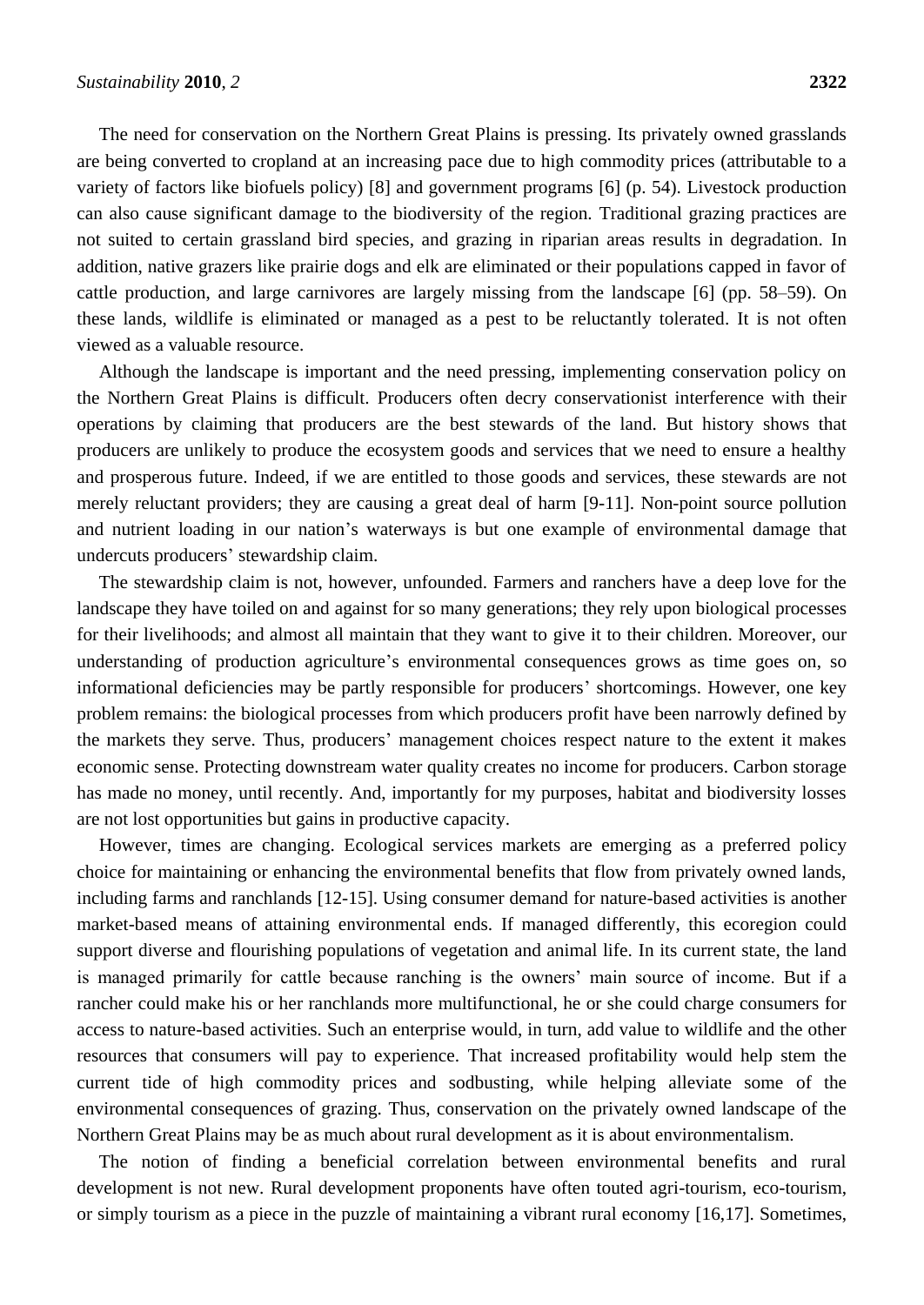however, producers do not embrace this notion of rural development because they view themselves as food, fiber, and fuel producers. They may not feel that they and their ancestors endured a great many difficulties—settling the American West, the Dust Bowl, cyclical farm crises, and many other personal hardships—to provide a tourist experience. They may believe they have a higher calling: feeding the world. But given rural population loss, fluctuating income, and the absence of opportunities for adult family members to stay on or return to the ranch, the general desire to maintain business as usual may fade in favor of non-traditional income opportunities [18].

Signs of nature-based entrepreneurship are emerging, even in areas where policy makers have not intervened to create markets. The Switzer Ranch [19] operation, near Burwell, Nebraska, is one example of multi-functionality driven by consumer demand. The Switzer family began diversifying its ranch in 2001 by building lodging for guests and offering horseback riding, guided hunting, bird watching, and boating services on a nearby river. The family formed Calamus Outfitters [20] as a way of marketing these new endeavors. Today, Calamus Outfitters offers a wide range of experiences for the paying customer seeking to experience the beauty of Nebraska's Sandhills region, including its flora, fauna, wildlife, and ranching heritage. Importantly, the Switzers continue to raise cattle, which belies any rigid dichotomy between conservation and production [21].

Internationally, privately owned areas that are devoted to nature-based tourism and recreation have already emerged as a viable means of nature conservation [22]. While such efforts are relatively new to the grasslands of the United States, places like Namibia, Kenya, Botswana, Venezuela, and Brazil have working examples of nature-based entrepreneurship on their privately owned lands [21,23-28].

Non-governmental organizations are also recognizing the link between conservation and rural development. The World Wildlife Fund is one example [18], and it has proposed standards for privately owned conservation land [5].

As elsewhere, there are challenges confronting nature-based entrepreneurs on the Northern Great Plains. In order for ranchers to provide unique opportunities—opportunities above and beyond what one already finds in an environment managed predominantly for agricultural production—geographic size is critical [7]. Ranchers with relatively small tracts of land may be unable to offer much, if anything, unique. The acquisition of more land is an option. However, there are a variety of reasons for exploring other options, not the least of which is to avoid concentrated land holdings on our rural landscapes. In fact, the preservation of prosperous rural populations may require a different option [29].

The Switzers have encountered the size problem. Wildlife provide the foundation for parts of their business. The presence of wildlife depends on how the grassland is managed at a large scale. If the Switzers' grassland-management choices extended beyond the reach of their 12,000 acre property, wildlife populations could rise and become more diverse. Access to neighboring lands would also open up more opportunities for hunting, camping, bird watching, and other land-based activities. To that end, the Switzers have sought the cooperation of neighbors to enhance the presence of wildlife on their and their neighbors' ranches, offering their customers a geographically and ecologically broader experience. Environmentalist organizations have noticed the benefits of the Switzers' effort. Recently, the Audubon Society designated the Switzers' property along with cooperating neighbors' property as an Important Bird Area called the Greater Gracie Creek Landscape. It is the first privately owned site in Nebraska so designated [30].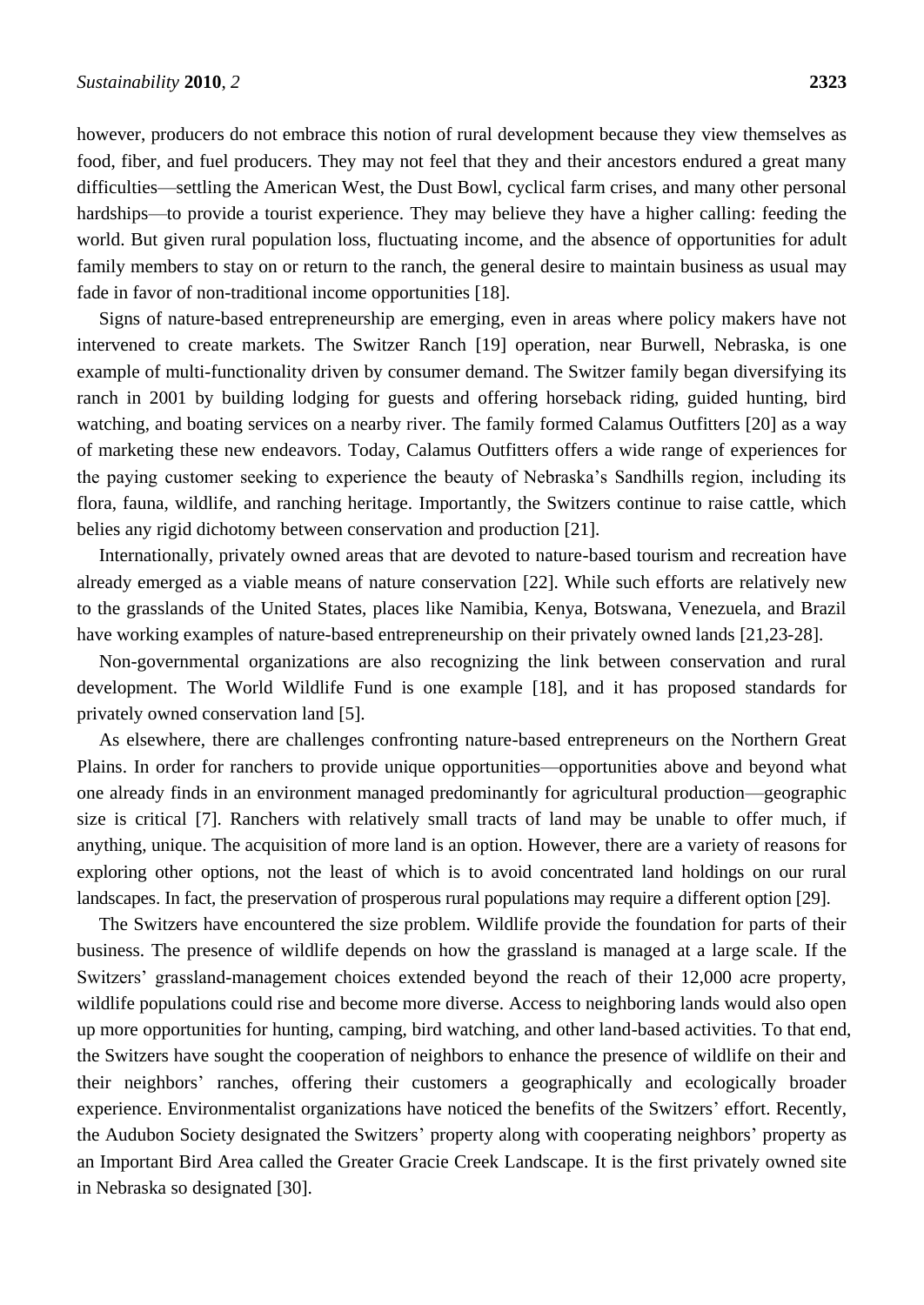Lawyers and the legal academy have not offered a discussion of the legal tools that would enable people like the Switzers to work across property boundaries with willing neighbors. This article starts to fill that void. It also contributes to the literature concerning how private law and private property can be used to tap consumer demand for recreational opportunities on the Northern Great Plains. Operating from a baseline of fee simple property ownership, landowners can reorder the rights they have within a sufficiently large geographic area to promote biological diversity and enhance their ability to partake of this income stream. As this article explains, the "common-interest community" is a possibility for collective action. While most commonly found in urban areas as a means of creating and selling communities within cities, these associations have attributes that may help deal with some of the challenges facing ranch owners.

This article is structured as follows. Section 2 contains a general discussion of the challenges facing nature-based entrepreneurs in ranch country. Section 3 contains an extended discussion of the legal options available for meeting these challenges, with primary emphasis placed on utilizing a common-interest community.

#### **2. Challenges**

This section provides the context necessary for understanding the need for the approach described in Section 3. It first discusses some of the challenges facing landowners who seek to profit from nature-based activities on their properties, showing that many of those challenges are collective action problems involving resources that are or would be common among neighboring landowners (2.1). As collective action problems involving common resources, the challenges landowners face can be thought of as provisioning and allocation problems, which are discussed next (2.2). Often provisioning and allocation problems can be solved by creating a collaborative institution. Effective and long-enduring institutions for collective action often exhibit certain fundamental traits, which I set forth at the end of this section (2.3). Section 3 describes how collective action can be ordered to deal with provisioning and allocation problems through a mechanism for collective action called a common-interest community.

#### *2.1. Challenges Facing Nature-Based Entrepreneurs*

There are three primary challenges to nature-based entrepreneurial efforts on ranchlands: entrepreneurial risk, operational difficulties, and geographic size. The first challenge arises from the entrepreneurial nature of these enterprises. The return that ranchers are likely to receive from their efforts is inherently uncertain at this point. With active commodity markets, ranchers can make investments with some idea of what the likely return will be and the time horizon associated with it. But the return from providing the sorts of opportunities described in this article is less well known.

This challenge is largely beyond private law's purview. That is, landowners cannot solve these problems through any particular legal arrangement among themselves. Government or NGOs could help deal with this problem by subsidizing this new sort of production or buying the output but landowners cannot avoid this risk through collective action. Nonetheless, this uncertainty should inform the legal arrangement. For example, flexibility should be built into these sorts of ventures so that they can be undone if things do not pan out.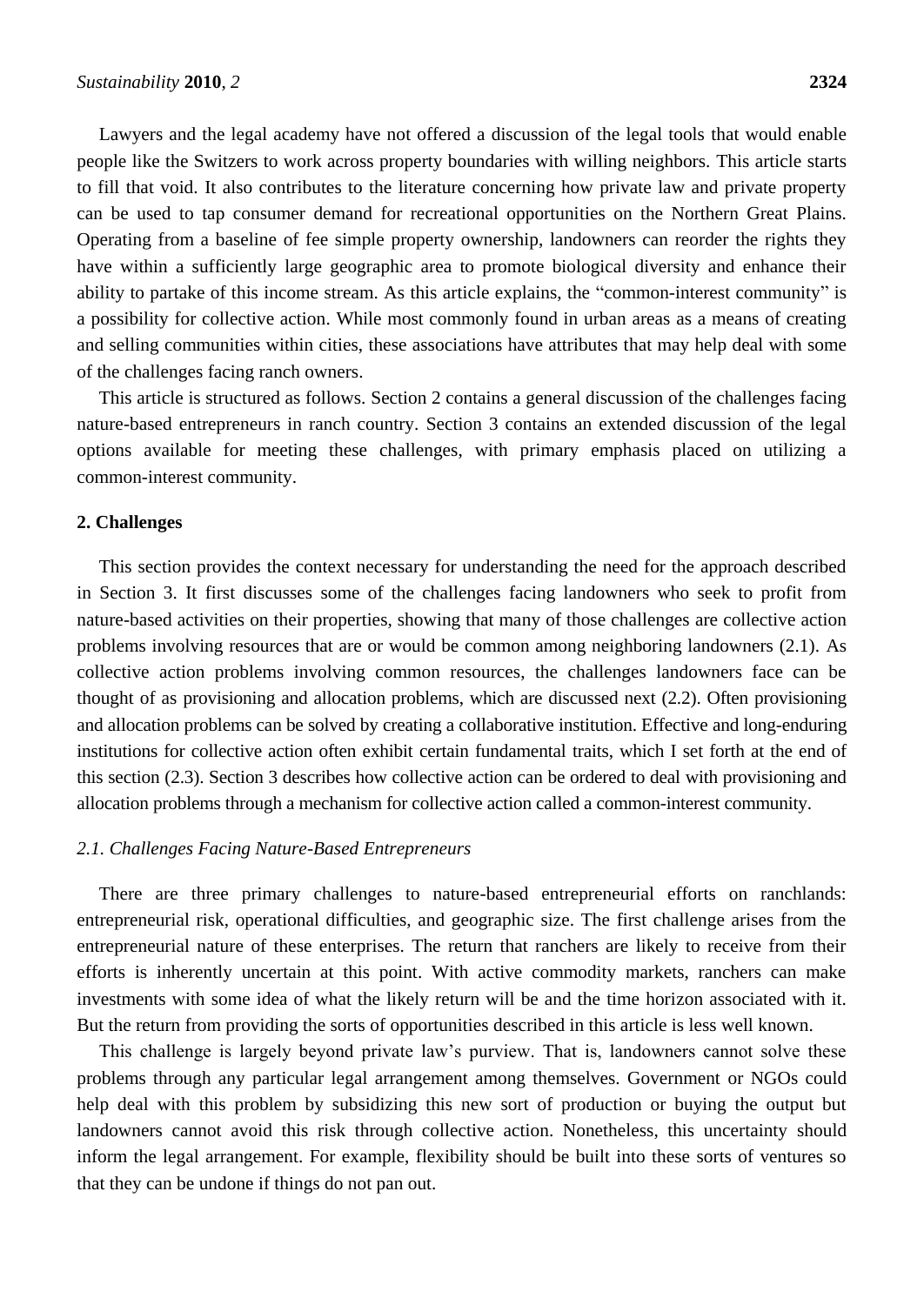The second primary challenge is operational. Managing land for its landscape or wildlife value is a new concept to many landowners, and it involves complex questions of conservation biology [31]. Many landowners may not be experts in managing their lands to produce the sorts of ecological goods and services that will ultimately attract paying customers. Further, a particular practice may take years to pay dividends, and certain practices—for instance controlled burning on unstable soils—may necessitate land retirement for an entire grazing season. Without a viable means of dealing with these problems, landowners may be unwilling to enter this market.

These problems can be met to some extent through collective action. By joining together, ranches may be able to share the costs associated with new management practices, delayed returns, and developing or hiring the necessary expertise. Public land-grant universities or NGOs can also develop and disseminate information necessary for this sort of production.

The third and most salient challenge facing landowners is the geography of property or, more specifically, the physical boundaries associated with land ownership. This boundary problem is common to ecosystem governance in general [32]. For instance, with governmental approaches to solving environmental and natural resources problems, the lines we draw on landscapes in the form of political boundaries are problematic when a problem transcends those boundaries. So-called cross-border collaboration among governmental entities is thus a common subject in the public sector [33]. The issue also arises in the private sector, where the relevant lines are property boundaries [32]. Depending upon the opportunity that the rancher would like to sell, a large amount of land may be necessary. For instance, managing a habitat for a sizeable herd of large mammals takes a large amount of land to accommodate their home range. Most individual ranchers will not have enough. For species with habitat needs that do not necessarily cross property boundaries, expanding the geographic size of the operation is likely to increase diversity simply as a function of including a more diverse array of habitat types. Thus, to the extent income increases with diversity and the presence of large mammals, bigger is better.

Ecological and efficiency scales can also ensue from getting bigger [34] (p. 80). As Elmendorf states (p. 549), "The ecological benefits of a given form of investment increase more than proportionately with the number of contiguous acres subject to treatment" [35]. If income increases with ecological benefits, bigger is again better. And larger size opens up the possibility of allowing or replicating ecological processes that are impossible or less effective at small scales, like prairie fires or the grazing pattern of a herd of wild ungulates [5] (p. 76).

Producers are also reluctant to invest in the production of ecological goods and services within a limited geographic area because the benefits of their investments may spill beyond their boundaries [34] (p. 80). Habitat creation and management is, again, an example. If an investment in habitat is made (e.g., by constructing new facilities or changing one's grazing practices), neighboring landowners may reap some of the benefits of increased wildlife populations while sharing none of the costs of increasing that population. These extra-territorial benefits do not generate a return so long as they remain extra-territorial. A landowner will only invest in activities that produce a return on his own land. Again, expanding the territory involved helps deal with this problem. Of course, some spillover is likely to remain. The challenge is to expand the territory to a level where the intra-territorial benefits generate a sufficient return.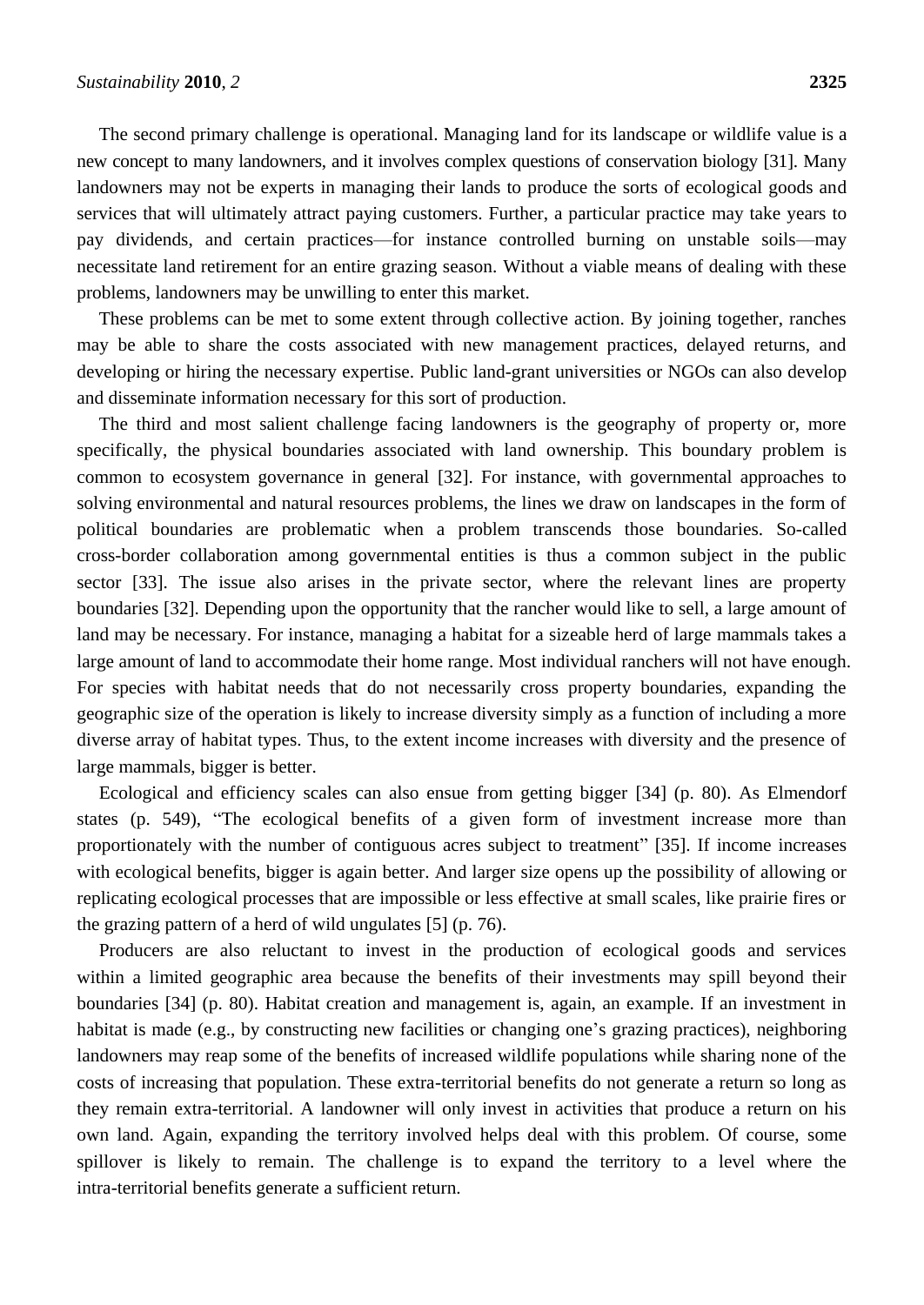This territorial-benefits problem is related to two sorts of participation problems—hold outs and defectors. At the start of an operation, the prospect of free-riding provides an incentive to hold out [34] (p. 76). If a landowner can get the benefits without incurring any of the costs of joining, it is unlikely he will join. If that is the case, and if that landowner is necessary to the collective effort, then the project does not materialize. In this article, I assume a group of ranchers wishes to cooperate, so I largely assume the absence of holdouts. Even on that assumption, however, an incentive to defect arises among cooperating landowners. Any landowner may decide to defect, ending his or her participation to take advantage of the established practices in the short run without making contributions that would serve the long-term interests of the group.

Fortunately, we have existing legal tools to deal with problems related to geographic size. Many landowners typically see this problem as one that can be solved only by acquiring more land, and high land costs can keep many out of this line of business. However, land acquisition is not necessary. It would be, of course, if a landowner needed to acquire the complete set of rights we bundle into the concept of property ownership. But landowners seeking to engage in nature-based entrepreneurial activities on their own land need only a few of the rights associated with the neighbor's property. They do not, for instance, need the right to occupy the neighbor's property to grow crops or live in a dwelling. Rather, they need only those rights that are necessary to their endeavor. For example, in order to produce and maintain an increased presence of wildlife, an individual needs a method for ensuring that management practices on nearby lands are adapted to provide suitable habitat and assurances that this will continue for a sufficient period of time. Given property's typical geography, the owner's own management choices are insufficient to create the resource and the owner has no ability to make management decisions on the neighbor's land. Thus, the landowner needs a portion—but only a portion—of the neighbor's property rights. And the neighbor needs a portion of his property rights if he also wishes to create the wildlife resource.

This limited exchange of property rights holds the promise of joint gain, allowing cooperating landowners to create together what neither of them can accomplish on their own. Once they have overcome the physical boundaries between their properties, cooperating landowners can also achieve greater ecological benefits at a lower cost within a larger territory, and they are more assured that their investment returns will materialize within their collective boundaries.

However, even if landowners can overcome territorial boundaries for management purposes, property boundaries still cause problems. For instance, if all of the benefits of a joint effort were to materialize on one property owner's property, the resulting inequity could ruin the cooperative effort. Thus, a further portion of the landowners' property rights can be exchanged—one that gives each landowner limited access to the other's property to capitalize on the wildlife resource they have created.

The effort at collective action can also be marred by individual activities that damage the availability or value of the resources for other cooperating landowners. And the problem of defection looms. Thus, further rights and obligations need to be crafted.

#### *2.2. Provisioning & Allocation*

Cooperating landowners face collective action problems involving the creation and use of common pool resources—resources common as to group members but from which the group can exclude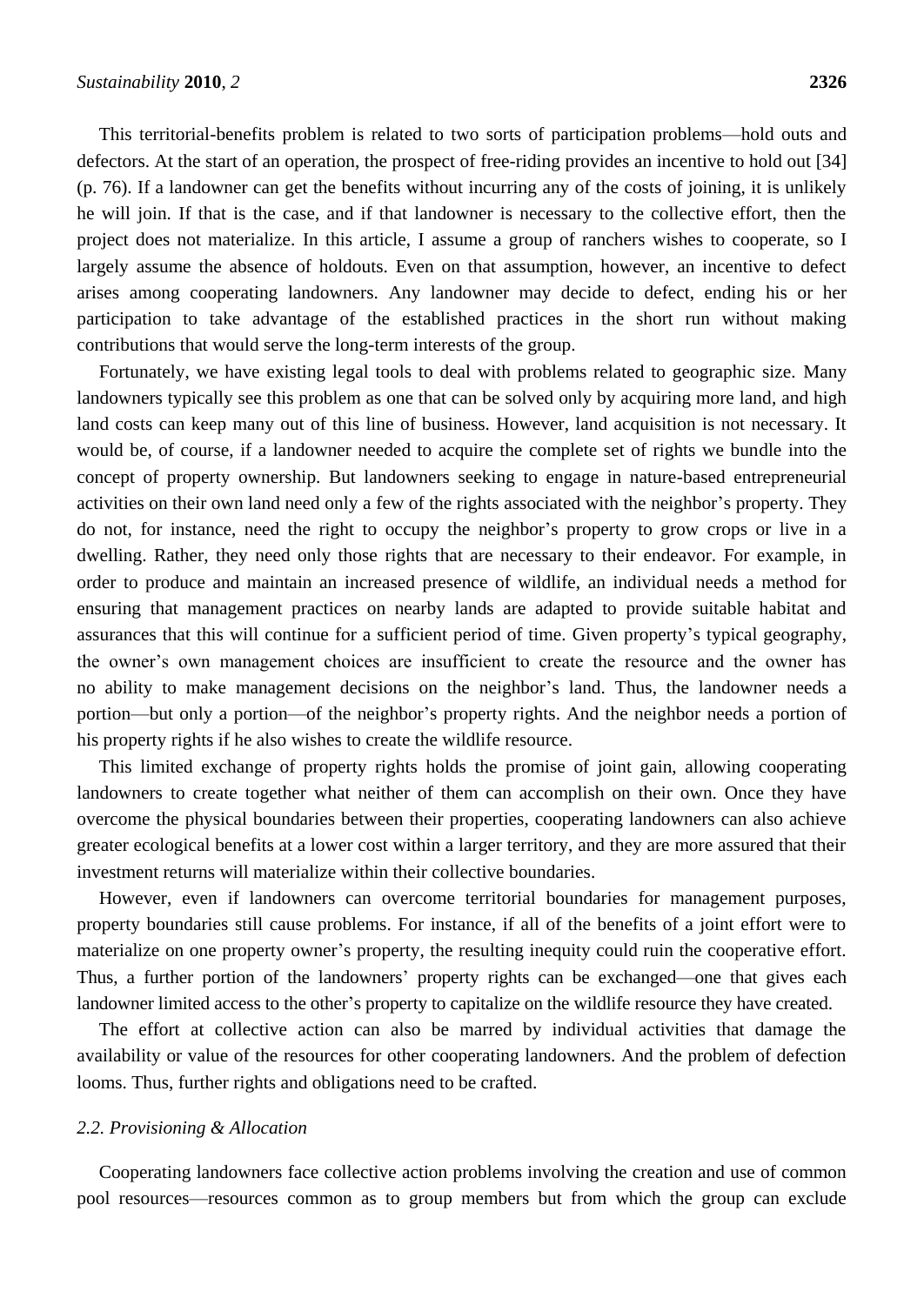non-members. Ostrom's two categories of issues facing collective action are helpful in thinking about the problems facing landowners in this context. Her categories consist of (1) provisioning problems and (2) allocation problems [36]. With provisioning problems, the main concern is the production of the resources that the individuals within a group will use. Allocation problems arise when multiple parties carry on activities that use the resources available to group members in common. Thus, allocation issues center on managing use to guard against harming the resources being allocated.

Provisioning problems initially involve a choice about what exactly the group wants to produce together. Landowners must answer a fairly simple question: "What can we do together that we are unable to do on our own?" The clearest candidate for provisioning is wildlife. Cooperation is necessary primarily where an individual cannot effectively provision adequate wildlife resources within his or her own boundaries. Thus, all willing participants must contribute to its production by collectively managing their land to provide a habitat suitable to the species or array of species they seek to provision. Those cooperating landowners will also need a means of determining who will bear what provisioning costs.

Allocation problems arise after the common resource is created. The most apparent allocation problems are associated with the wildlife resource and relate to maintaining the resource base in the face of consumption. As I discuss below (3.3) many states allocate the consumption of certain species through hunting laws. Such laws play a key role in maintaining the wildlife population. However, in some instances, the state's allocation determinations may not be made with the geographic boundaries of the cooperating landowners in mind. Thus, for instance, a group of cooperating landowners that successfully attracts hunters with state-issued permits may face the prospect of over-consuming the local resource base without harming the resource base of a larger region. If that is the case, the parties will need to determine how many animals of a given species can be hunted without harming the local population, despite the state's role in allocation. And, of course, if the state plays no allocation role with regard to hunting a particular species, then the parties will bear full responsibility for allocation. In addition, regardless of the state's role in allocating consumption to maintain species' populations, the parties will need to determine how hunting opportunities will be distributed among the cooperating owners. And they will need to determine whether and under what conditions landowners may access each other's property for hunting. Given the mobility of the resource base, limiting each participant to hunting on his own land may prove inadequate.

The mobility of the resource base poses other allocation problems as well. Not all uses of the wildlife resource will involve consumption. For example hiking, camping, and horseback riding experiences may be more valuable when wildlife is present. If wildlife appear on some properties and not others, access for these activities is something that should be allocated among the parties who created the wildlife resource. In addition, such an allocation must take care to avoid damage to the resource. Thus, the parties may want to control overcrowding at campgrounds or on trails.

Wildlife aside, nature-based activities like hiking, camping, and horseback riding can also raise provisioning and allocation problems. The first question facing the parties will be whether or not they want to cooperate to create a common resource, like a cross-boundary trail or campground open to other participants. If they do not need the cooperation of neighbors to create the resource, then neither provisioning nor allocation problems arise. But they may need to cooperate in those instances where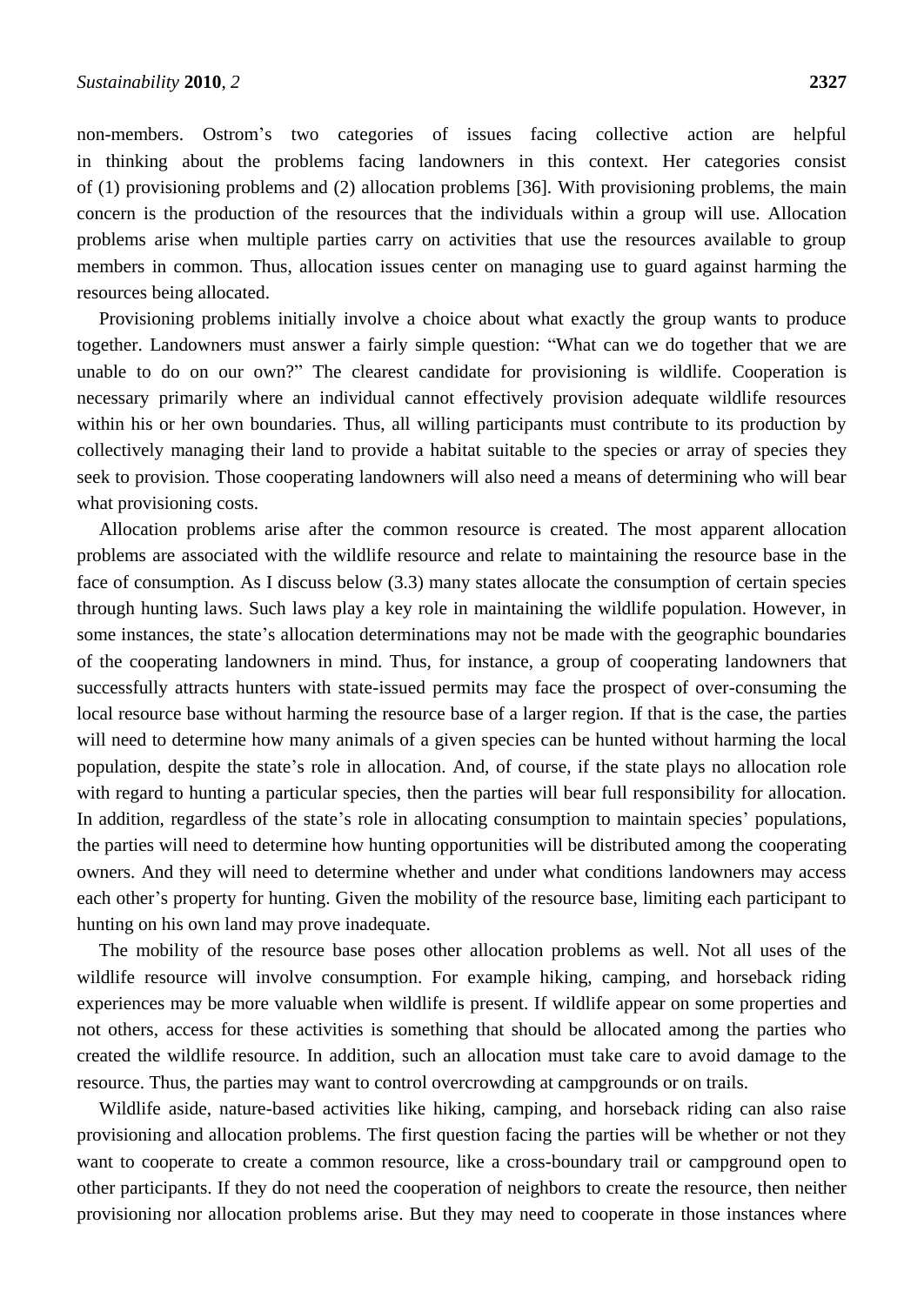no landowner can create the resource on his own or where the landowners can create a better resource by cooperating. For instance, cooperation on large landscapes with regard to these activities could enable the parties to create better trails, campsites in optimal locations relative to trails or infrastructure, and aesthetically pleasing landscapes. If this is something the landowners create through cooperation, they will have to deal with problems like determining who will bear what costs in creating and maintaining these shared resources (a provisioning problem) and how each party will be allocated access to this resource to avoid diminishing its value (an allocation problem).

#### *2.3. Institutional Design*

People often solve provisioning and allocation problems through institutional arrangements, and there is a growing body of work evaluating successful collective-action institutions. As I explain below, the common-interest community is, in essence, an institution that can be used to solve the provisioning and allocation problems that arise in this dynamic context. Thus, considering this work is important to thinking about how a common-interest community might be constructed. Ostrom has identified [36] (p. 90) [37] (p. 259) eight design principles that exist in many long-enduring self-initiated institutions for collective action among relatively small groups of individuals:

1. Clearly defined boundaries. The boundaries of the resource system (e.g., irrigation system or fishery) and the individuals or households with rights to harvest resource units are clearly defined.

2. Proportional equivalence between benefits and costs. Rules specifying the amount of resource products that a user is allocated are related to local conditions and to rules requiring labor, materials, and/or money inputs.

3. Collective-choice arrangement. Many of the individuals affected by harvesting and protection rules are included in the group who can modify these rules.

4. Monitoring. Monitors, who actively audit biophysical conditions and user behavior, are at least partially accountable to the users and/or are the users themselves.

5. Graduated sanctions. Users who violate rules-in-use are likely to receive graduated sanctions (depending on the seriousness and context of the offense) from other users, from officials accountable to these users, or from both.

6. Conflict-resolution mechanism. Users and their officials have rapid access to low-cost, local arenas to resolve conflict among users or between users and officials.

7. Minimal recognition of rights to organize. The rights of users to devise their own institutions are not challenged by external governmental authorities, and users have long-term tenure rights to the resource.

Ostrom's eighth design principle—that multiple layers of nested enterprises be responsible for appropriation, provisioning, monitoring, enforcement, conflict resolution and governance activities—is most often observed in large complex systems. I therefore omit this principle from the following discussion, but it should be noted that a layered or federal structure may emerge as necessary if a collective effort grows to a large enough size or if there is a need for coordination among many groups of cooperating landowners. Below, I consider the legal options for solving provisioning and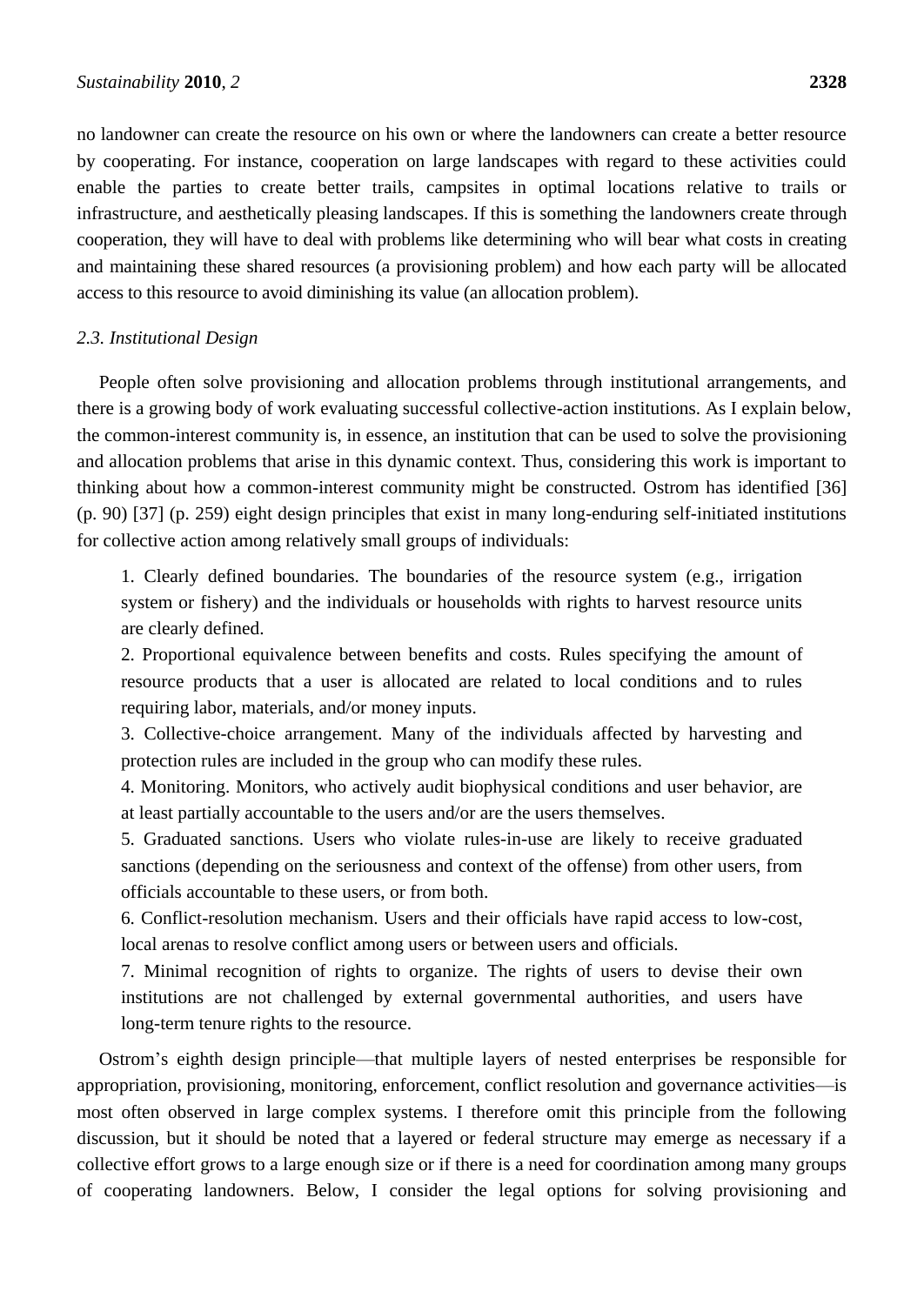allocation problems and constructing institutions that meet the first seven criteria, focusing mainly on common-interest communities.

#### **3. Legal Arrangements**

The legal options for dealing with these issues exist in a spectrum. Below, I describe the ends of the spectrum in general terms (3.1) to place the primary focus of this paper—the tools available for legally formalized landowner-initiated governance regimes—in context. From there, I settle on property law as a tool to analyze collective action in the grasslands context and explain how the common-interest community could deal with the provisioning and allocation problems identified above through an institution that meets Ostrom's design principles (3.2). This section ends with brief discussions of possible legal reforms (3.3), additional roles for common-interest associations on grasslands (3.4), the distinctions between common-interest communities and land trust arrangements (3.5), and the utility of formalized private-law arrangements in this area (3.6).

#### *3.1. The Legal Landscape*

The spectrum for dealing with provisioning and allocation problems runs from purely informal arrangements among groups of landowners on one end to governmental involvement on the other. In purely informal arrangements, landowners as a matter of custom manage their lands for the presence of wildlife and allocate access for hunting, open lands for camping, and so on. Such customs may extend to both provisioning and allocation problems. However, in such a setting there is no formal means (e.g., resort to the courts) to enforce the land management regime or govern individual uses of the resources. This is not to say that such efforts are ineffective. Rather, they may be highly effective within a community with strong social ties [38,39]. And one would expect to find Ostrom's traits among such effective institutions.

At the other end of the spectrum is governmental involvement. Government—which represents the collective will of a particular geographic area—can utilize its lands to provision wildlife and open its lands to users. On privately owned lands, governmental involvement can involve regulations that require owners to provision wildlife and open their lands to others, subject to constitutional limitations requiring compensation to landowners in some instances. Government can also control the allocation of resources through permit requirements, controls on the size of campgrounds, land use regulations, and a variety of other methods. The prospect of direct governmental provisioning and allocation of nature-based activities on the Northern Great Plains is somewhat small because less than 25% of this region is publicly owned. Moreover, less than 2% of the land area is both publicly owned and managed for biodiversity conservation. Indeed, most governmental approaches in this region consist of costly land purchases, placing politically unpalatable (if not constitutionally suspect) regulatory burdens for wildlife provisioning on landowners, and more successful efforts at incentive programs [40].

In between these two approaches is the prospect of formal collaboration among landowners. Four different legal tools are available. The first is contract law. Unlike purely informal arrangements, contracts are legally enforceable between the contracting parties. In the event of one party's breach, the payment of monetary damages is the preferred remedy [41] (p. 769). Contractual obligations do not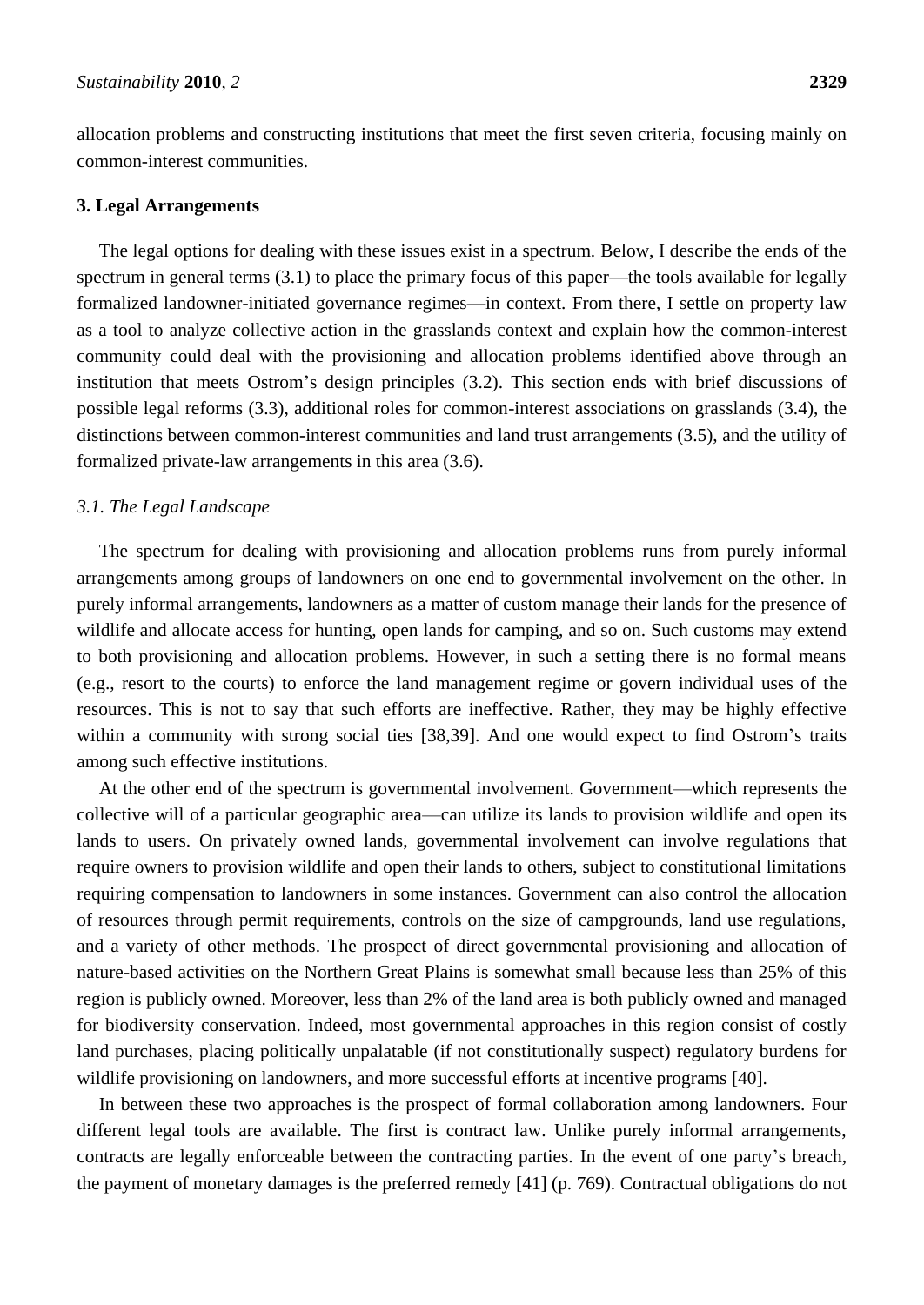ordinary extend to succeeding landowners; thus, the sale of a cooperating ranch will end part of the cooperative effort.

The second tool is property law. The property-law approach is similar in one key way to contract law and different in two important respects. At their core, property-law approaches to organizing collective action are contractarian in nature. The parties creating a property-based regime for resource allocation or provisioning may create an agreement that meets their needs and observes Ostrom's principles. The key differences between property law and contracts are the abilities to (1) vest the rights and duties of agreeing landowners in the title to the real estate (not simply among themselves) [42] (p. 470) and (2) enforce performance of the obligations in the event of breach, rather than limiting the parties' recovery to monetary damages [42] (pp. 490–491). As a result, these rights and duties can be enforced by and against subsequent owners of the affected real estate. For this reason, property law may be a superior choice when it comes to creating long-term tenure rights in the resource system that the parties create. As Ostrom has noted in her seventh principle, this is an important trait among long-enduring institutions.

The third tool is business-association law. Landowners could, for example, form a legal entity to which they would transfer title to their real estate in return for ownership interests in the entity. Once created, individual landowners would no longer own the real estate, but they would own shares of the entity owning and managing the real estate. Provisioning and allocation decisions could be made at the entity level. Of course, using a firm model in which multiple landowners are transformed into one institutional owner eliminates the need for cross-border collaboration. But it does not eliminate the problems associated with collective action. Thus, the institution created (the firm), should observe Ostrom's design principles in its internal governance, and the parties will have the ability to do so because business associations are largely contractarian.

The final tool is legislation enabling landowners to form a governmental entity—a special district—that is empowered to raise revenue and govern landowner activities to deal with provisioning and allocation problems [34,35,43,44]. Special districts are quasi-governmental, but they have aspects of a business association undergirding them because they are typically created to perform a narrow function and act in a proprietary capacity. Unlike purely private law approaches, this approach needs specific enabling legislation which, hopefully, would observe Ostrom's principles. This approach is also unique in its ability to overcome the holdout problem identified above in a way that none of the other mechanisms can [35]. Specifically, the formation of these districts can be statutorily designed to allow a quantum of willing landowners within a proposed geographic area to form the entity and include unwilling participants within its boundaries.

These four basic tools are not mutually exclusive. For instance, informal arrangements may be sufficient to provide the resources that a given operation needs, but perhaps a contract is necessary to govern allocation and access. Similarly, a property-based regime may work well for a group of landowners in need of heightened provisioning, but entity or governmental involvement might be better for allocation purposes. Thus, no single approach mentioned above should be taken as complete or isolated.

There are also many different legal arrangements that lawyers can create using these four tools, each with different parameters. For instance, the choice of a particular business association (e.g., a corporation, a limited liability company, a trust, *etc.*) may be influenced by tax policy and the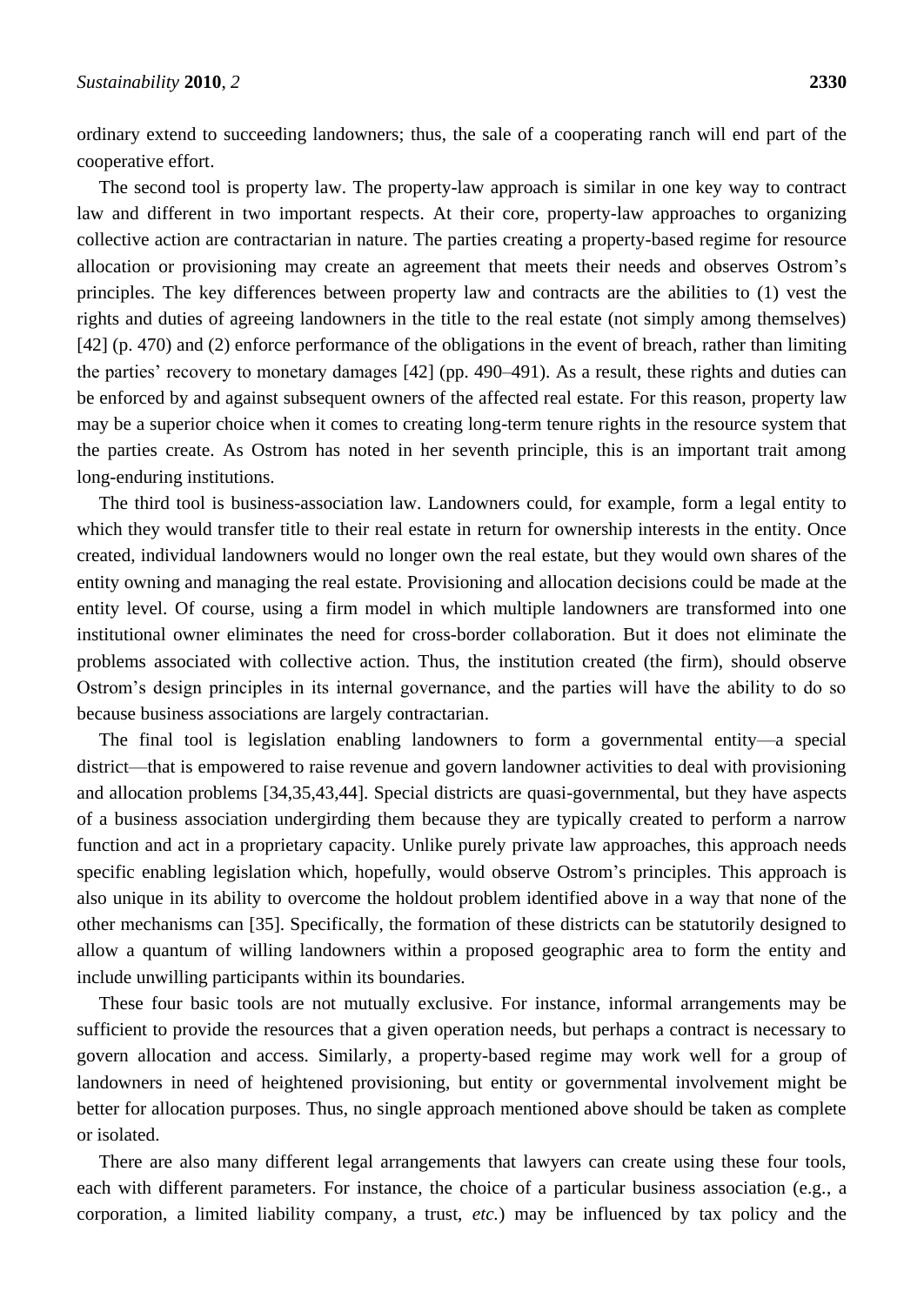particular state's law governing such entities' operations and authorized activities [45]. Within the property law setting, there are a number of ways to vary what we loosely refer to as property rights, including, for example, conservation easements and leases [42]. And special districts are as varied as they are common  $[46]$  (pp. 31–34).

Regardless of the approach selected, multiple choices will need to be made about what rights and duties should be created and how Ostrom's principles can be integrated into the structure. Thus, the capacity of the tool to accommodate the parties' needs emerges as a key consideration. In terms of the parties' autonomy to choose the terms of their arrangement, contract and property regimes are the most accommodating. Business associations follow closely behind. Special districts' ability to accommodate the parties' needs depends on the parameters of the legislation creating them. Because they are created by legislation, the scope of their authority is determined through political processes involving people other than cooperating landowners.

#### *3.2. The Common-Interest Community*

Common-interest communities are one example of formally ordering collective action that uses property law to deal with provisioning and allocation problems. I do not claim that a common-interest community is superior to other choices. Rather my point is to consider the capacity of a common-interest community to meet landowner needs in this setting in a way that ensures success under Ostrom's principles for institutional design. This focus is therefore somewhat narrow, but it can help landowners think about the issues that they will face. We also have experience creating and operating these institutions in other contexts, specifically in conjunction with residential developments. But, most importantly, this approach may help individuals in the private sector generate and capitalize upon nature-based activities that have historically been thought of as within the ambit of government. With the appropriate mechanisms in place, private law and the market can generate some of the environmental benefits that public-law approaches seek to generate. Realizing this potential is a strong argument for the institution of private property. Operating from a baseline of private ownership need not stifle conservation efforts. Rather, the legal tools available to landowners to vary their ownership rights allows for innovation that can achieve good wildlife outcomes, enhance ranch profitability, and foster the development of rural communities.

This section first describes a common-interest community in conceptual terms (3.2.1). It then discusses how the servitudes underlying a common-interest community could be used to deal with the provisioning and allocation problems a group of landowners may confront (3.2.2). However, the shortfalls inherent in a common-interest community built solely on servitudes counsel in favor of creating an institutional arrangement for solving provisioning and allocation problems. So I discuss how a common-interest community's association can be used to overcome those shortfalls and observe Ostrom's principles (3.2.3). The discussion of a viable common-interest association that observes Ostrom's principles continues with coverage of institutional control (3.2.4), revenue powers (3.2.5), and enforcement issues (3.2.6).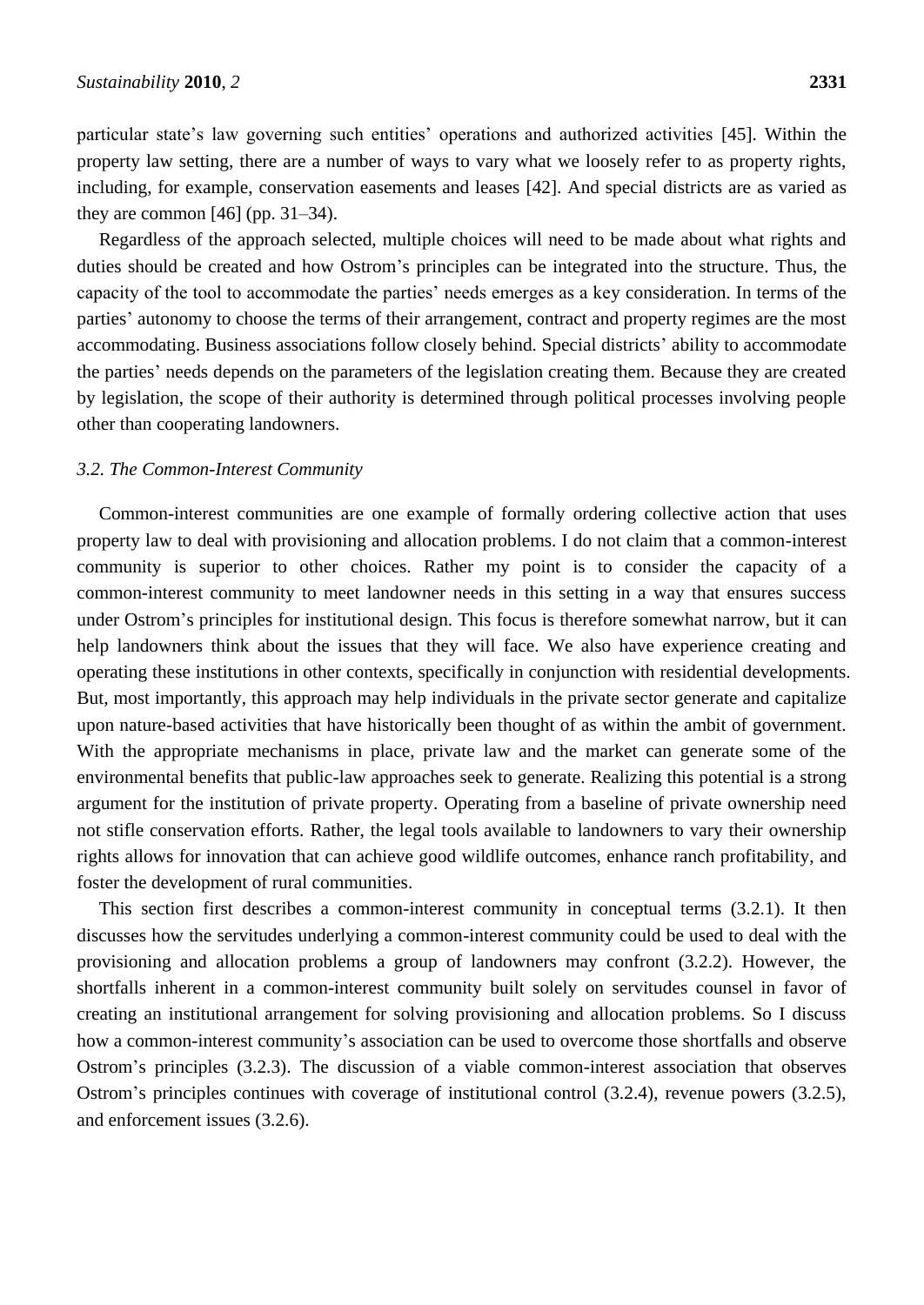#### 3.2.1. The Common-Interest Community Concept

The common-interest community is a generic term for what most laypeople understand as the homeowners association used in residential development. In essence, these communities are founded upon rights and duties that inhere in the title to real estate and affect the property owners individually and collectively [47,48] (Chapter 54 & 54A).

Individual ownership of a parcel of land within a common-interest community obligates the owner to engage in and refrain from certain land uses. For instance, in the urban setting, the construction and maintenance of the dwelling is often regulated, with an eye toward the aesthetic impact of the structures built on the property. Ownership of a parcel within the community also entitles the owner to membership in a community association. That association, in turn, may hold common property and maintain it for the benefit of the association members or perform certain functions for each owner. Bike trails, parks, and exercise facilities are typical examples of association property held for the benefit of the owners in common. Trash collection, snow removal, and lawn care are examples of services performed by an association for its members.

The association also performs administrative functions. It is primarily charged with the enforcement and administration of the restraints or obligations placed on individual owners. For instance, a landowner within a community that contains a restriction obligating each owner to seek pre-construction approval of a structure's design will seek such approval from the association—the entity representing the communal interest in each individual parcel. A landowner whose lawn or fence fails to comply with the covenants governing such matters would be detected and punished by the association.

These associations typically fund their activities with payments that landowners are obligated to make to the association as an incident of their ownership of an individual parcel. This revenue stream is then spent according to the direction given by the documents creating the association or the decisions made by the association acting under those founding documents. Increasingly, many associations are using the revenue they receive to provide services to the individual owners that were historically provided by government.

The specific parameters of a common-interest community are driven by the needs of the parties creating it, and the law governing these associations is flexible. Thus, Hyatt describes practice in this area as "box building." Clients have particular goals, values, experiences, and tolerance levels that impact how their effort should be structured. The lawyer's job, as Hyatt puts it, is to build a box that suits their needs and helps them achieve their goals. It needs to have the features they need and want, but without accessories that are useless or, worse, problematic [49].

Given the many variations that will emerge in the grasslands setting, it is difficult to posit how a particular common-interest community should look. However, there are some general aspects that bear discussion as a means of thinking about such a group's needs. What follows is a discussion of those aspects of common-interest communities, using the *Restatement (Third) of Property* for its legal foundation [50]. The *Restatement*, of course, is not law, but it is a helpful source of general principles and, importantly, vocabulary. Practitioners obviously know that the legal rules in their states may differ in certain respects from those restated in the *Restatement*.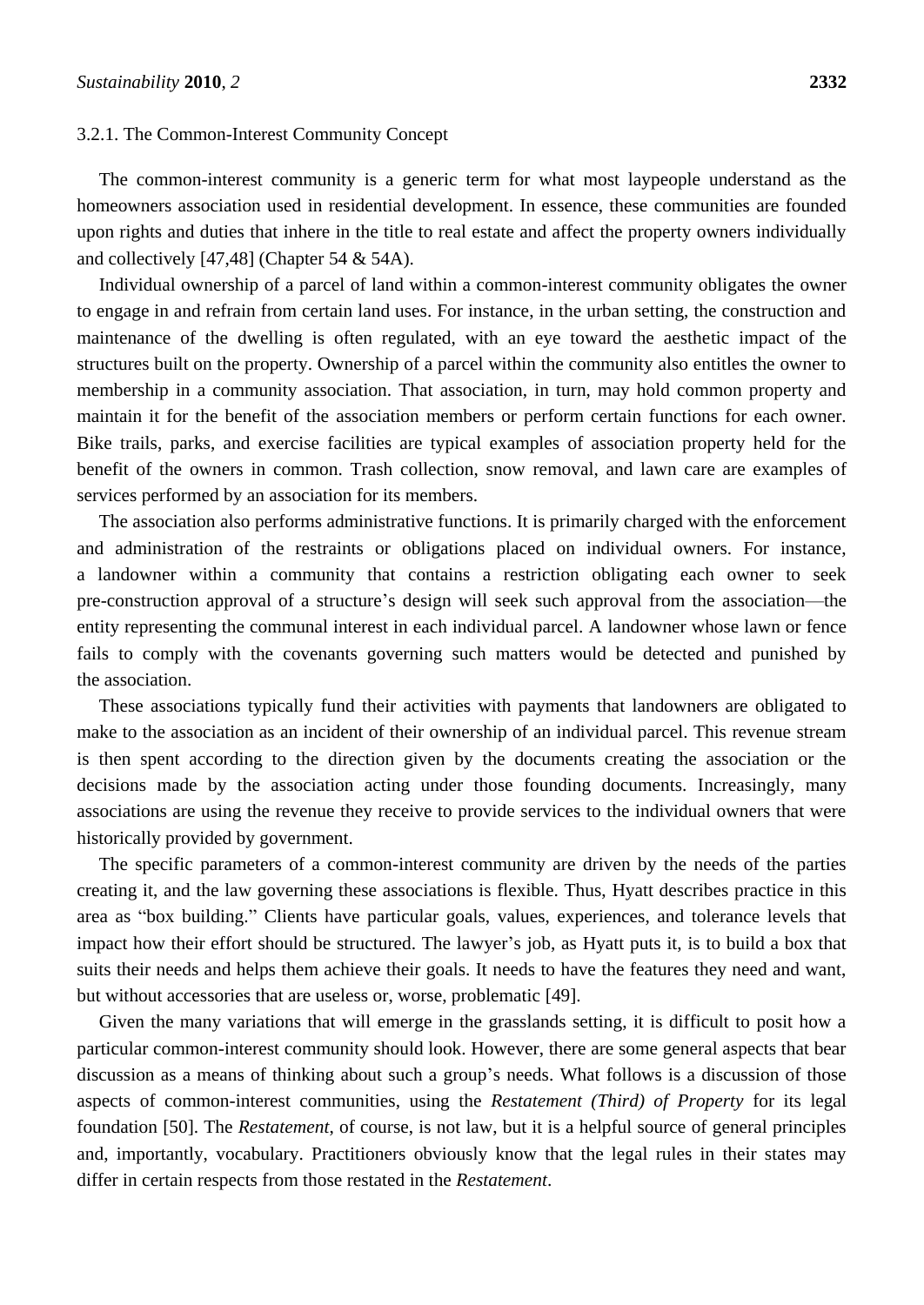The first attribute of a common-interest community is its foundation—the servitude. The thing we call property is essentially a bundle of rights that individuals hold as an incident of land ownership. The term "servitude" under the *Restatement* (volume 1, p. 9), is a "generic term that describes legal devices private parties can use to create rights and obligations that run with the land." In essence, servitudes are a way of moving some rights from one owner's bundle and transferring them to someone else—here, other landowners seeking to collaborate. The property right implicated by the need for wildlife provisioning, for example, is the ability to use one's land as he chooses. When a servitude places an obligation on an owner to manage his land in a particular way for the benefit of his neighbors, it has transferred one of the rights in his bundle and placed it in his neighbors' hands. The same obligation placed on all lands in the group, with benefits that run to each of the other landowners, is a reconfiguration of the rights in the various bundles of each owner's property. Servitudes allow this sort of reconfiguration, allowing conceptual slices of property to move among the parties to the agreement [51] (pp. 842–846).

But moving slices of property in this way does more than reconfigure rights and obligations among the parties to the agreement. The slices become part of the property each landowner owns; they are a reconfiguration of the rights and obligations attending property ownership, regardless of who owns the property. One of the most important aspects of the rights and duties created with servitudes is their ability to run with the land. As the *Restatement* puts it (volume 1, p. 9) "Rights and obligations that run with land are useful because they create land-use arrangements that remain intact despite changes in ownership of the land." [50]. That is, a properly created servitude binds the land and, thus, the owner of that land, including subsequent owners who did nothing more than purchase the property. Because these rights and obligations run with the land, duration emerges as an important consideration. There are good reasons for establishing a termination date or a time for renewal, but the security that servitudes can provide to the enterprise is helpful. That security can, in turn, help attract funding for conservation efforts, spur individual investment, and, obviously, keep landowners from defecting to seek short-term gain without the assent of the group.

#### 3.2.2. Provisioning and Allocation through Servitudes

Ostrom's first principle states that it is important to clearly define boundaries of the resource system and the individual rights to the resources created within that system. Thus, any effort at provisioning and allocation must take care to identify what precisely the parties seek to collectively provision and the individuals' allocation rights.

With regard to provisioning problems, servitudes can be placed on all landowners within the group establishing the rights and obligations the parties conclude are necessary to the provisioning activities they choose to undertake. With regard to wildlife, for instance, each owner should agree to manage his or her land in a way that enhances and supports the wildlife population for the benefit of other owners within the group. The servitudes can also grant each landowner access to each other's properties to conduct use activities like hunting and wildlife viewing. With regard to trails and campgrounds, the parties can configure the obligations associated with construction and maintenance.

Allocation problems can also be addressed through servitudes. Thus, the servitudes may place limitations on the number of visitors, the amount of game that can be harvested, the timing and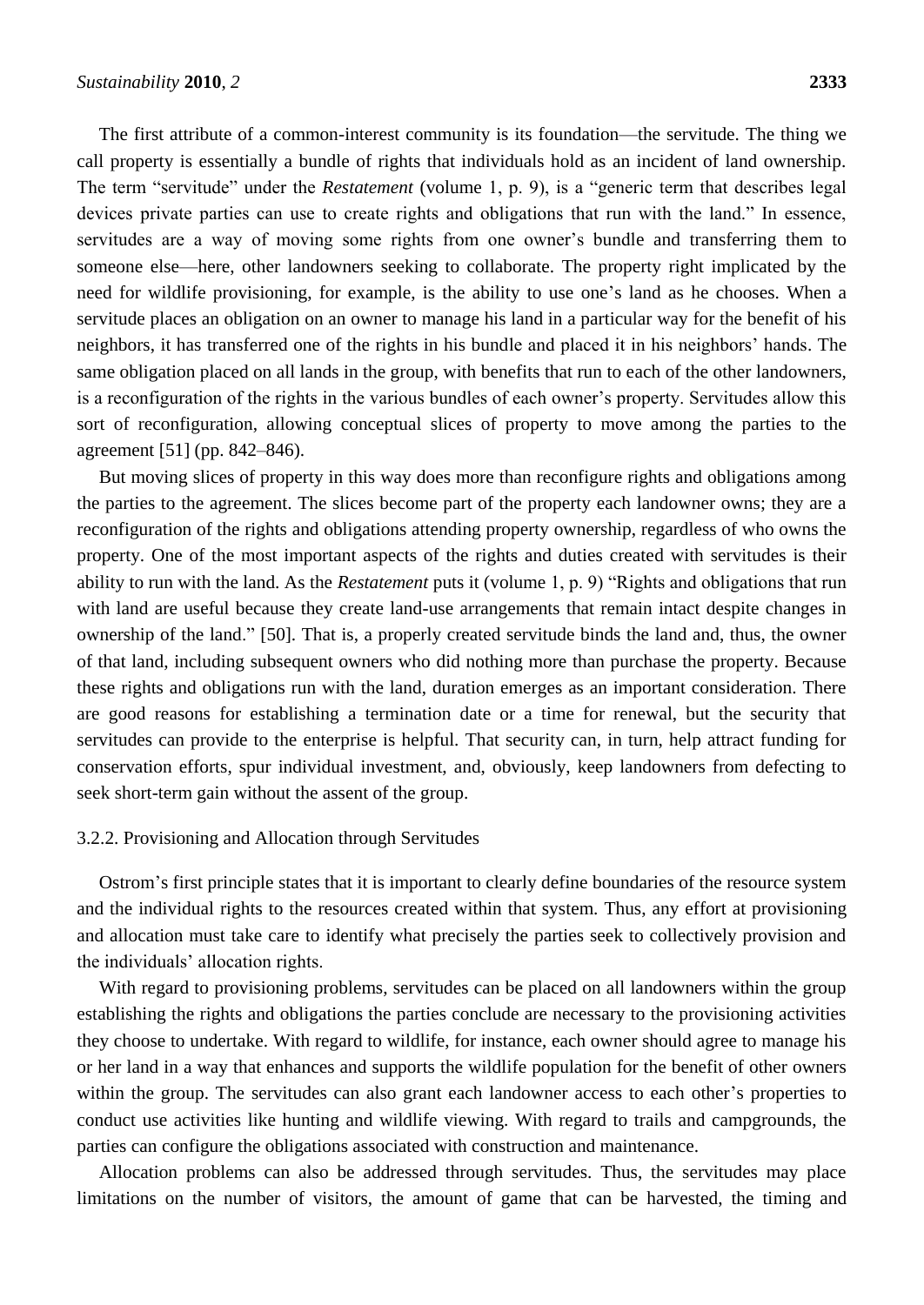intensity of use activities like hiking, horseback riding, and camping, as well as other matters falling within the realm of allocation problems.

The need for clarity and the number of provisioning and allocation issues that parties may confront complicate matters for landowner groups in the grasslands context. In other settings, deciding on the rights and obligations necessary to make the project work is not all that difficult. It is not particularly difficult, for instance, to come up with a set of restrictions that limit the types of grass to be planted in lawns or that limit the height of, or the materials to be used in, fences. Both correspond to the idea of beauty (or the potential for profit) employed by those drafting the servitude. Matters are not that simple with managing grasslands for the purpose of enhancing the presence of wildlife and using those lands for ranching and nature-based activities. The science of grasslands management will be of keen importance, but there is a great deal of uncertainty concerning what land uses will and will not be beneficial to the overall effort. Intensive grazing, controlled burns, introduction of species, stocking ratios, fencing and fence removal, and a variety of other aspects of land management will be important. And operating at a large scale may mean that some lands will need to be treated differently than others because of their physical location or ecological significance. Inventorying species will be an important step in making management choices and, depending on the data, provisioning obligations and allocation rights may need to change over time. Further difficulties are likely to ensue from the uncertain nature of the returns certain activities may yield, as well as uncertainty concerning the level of use that pooled resources can sustain. Indeed, experimentation and adaptive management may be the only truly workable approaches to effective provisioning and allocation in this context. [31,32] Unlike the residential property setting, where manicured lawns and no-wood fences for every parcel in the development correspond to a collective view of beauty or have been proven in the marketplace to enhance value, the outcomes here are more uncertain and the choices associated with generating those outcomes can be complex.

Dealing with this complexity can be accomplished by engaging experts and fashioning the servitudes at a highly detailed level, requiring landowners to perform certain practices and allow certain levels of use. This has the upside of some level of certainty, but the prospect of change or failure must be adequately taken into account. To do so, at the least, an amendment mechanism should be employed [47] (pp. 455–457). Thus, the landowners would be given the power to amend the servitudes under a set of procedures spelled out in the servitude. The requisite quantum of owners involved in the amendment process could vary from majority rule (by participant or by acreage or whatever) to unanimity. Again, the choice would be one for the group. Detailed servitudes would be consistent with Ostrom's first principle of clear boundaries, and an amendment mechanism could be drafted in a way that observes her third principle of collective choice.

A further level of complexity emerges, however. Allocation decisions are often influenced by the contributions that each member makes to provisioning the common resource. Ostrom makes this relationship explicit in her second principle: an effective collective action institution maintains proportionality between the benefits and costs experienced by individuals within the group. Thus, the provisioning obligations and allocation rights contained in a set of servitudes should be crafted in a way that ensures proportionality between costs and benefits. Achieving this congruence between relatively complex provisioning and allocation choices brings a further level of difficulty to the parties. For instance, valuing a provisioning contribution could quickly raise questions of the metric by which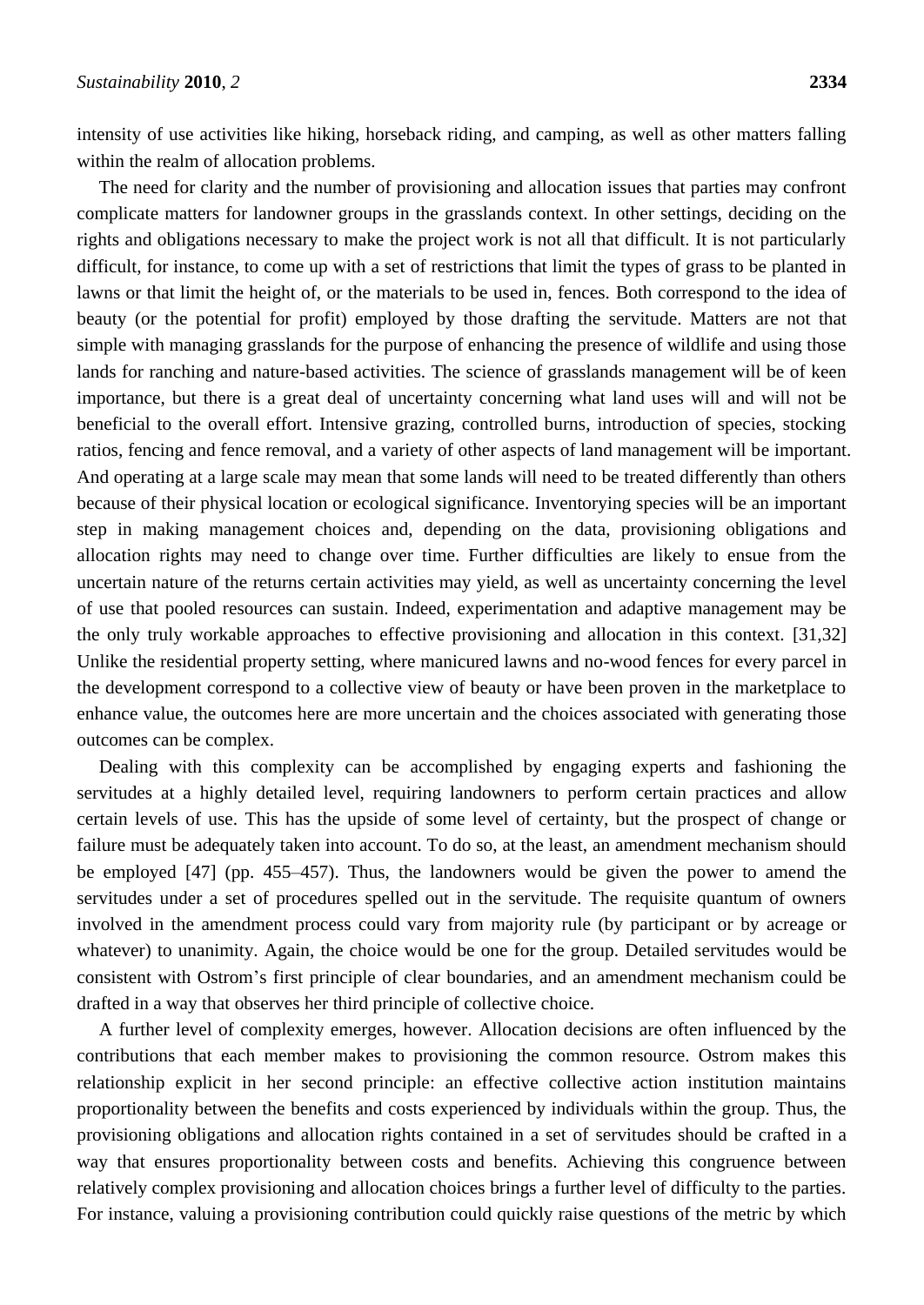it should be judged (e.g., by the environmental benefits flowing from the improvement, the costs associated with it, or both). Determining the value of allocations could involve similarly difficult questions. And those two difficulties are both present when one seeks to maintain proportionality between provisioning costs and allocation benefits. Again, an amendment mechanism would be an important means of maintaining proportionality between costs and benefits going forward.

However, given the potential complexity of the rights and duties at issue and the need to maintain proportionality, it may not be feasible to state the provisioning obligations and allocation rights at a high level of detail. There will likely be a need to continually adapt provisioning measures and adjust allocations. Indeed, it may be that the enunciation of standards or goals (as opposed to rules and concrete obligations) is nearly all that can be set forth with any certainty at the outset. Moreover, the creation of obligations and rights does little to ensure enforcement and does not give the parties any sort of a financing mechanism to help pay enforcement or management costs or hire assistance. However, a common-interest association can solve many of these problems or at least give the parties a means of dealing with them.

#### 3.2.3. Common-Interest Associations

Servitudes for common-interests communities often create a common-interest association with governance and revenue-raising authority [52]. The association can be formalized as a separate legal entity (for example, as a limited liability company, corporation, or trust) or it can exist as an unincorporated association [48] (p. 54A-18). In any event, the servitudes will vest each member of the group with membership in the association as an incident of their property ownership. The association is then vested with the authority to administer the servitudes.

The common-interest association is a good option for dealing with the complexity of the obligations involved in this context. An association can be empowered and limited in whatever way the parties deem appropriate. For instance, the association could be vested with the power to contract with experts in habitat and wildlife to seek input on what measures are likely to yield the greatest return, thus helping the parties deal with the operational challenges mentioned above. More importantly, using an association can allow the parties to frame obligations at a fairly broad level. That is, the servitudes can provide the association with discretion to determine what landowners must do in order to attain their collective goals, leaving sufficient leeway to engage in an adaptive effort. By vesting individual landowners with membership in an association that will, in turn, administer servitude obligations within the group, the landowners can free themselves from the need to enunciate fine-grained servitudes spelling out each participant's rights and obligations. Rather, the association's power to create rules concerning provisioning and allocation can be set forth in the servitudes along with an obligation for each landowner to abide by those rules. In essence, then, the landowners will create an entity through which they may govern themselves, creating and adjusting the rights and duties necessary to adequately provision and allocate the resources at issue and maintain proportionality between costs and benefits for individual participants.

An analogy can be drawn here to the issue of design standards for houses built within residential common-interest communities [47] (pp. 345–347). In some instances, the servitudes impose specific requirements on landowners within the development to use certain materials or build to a minimum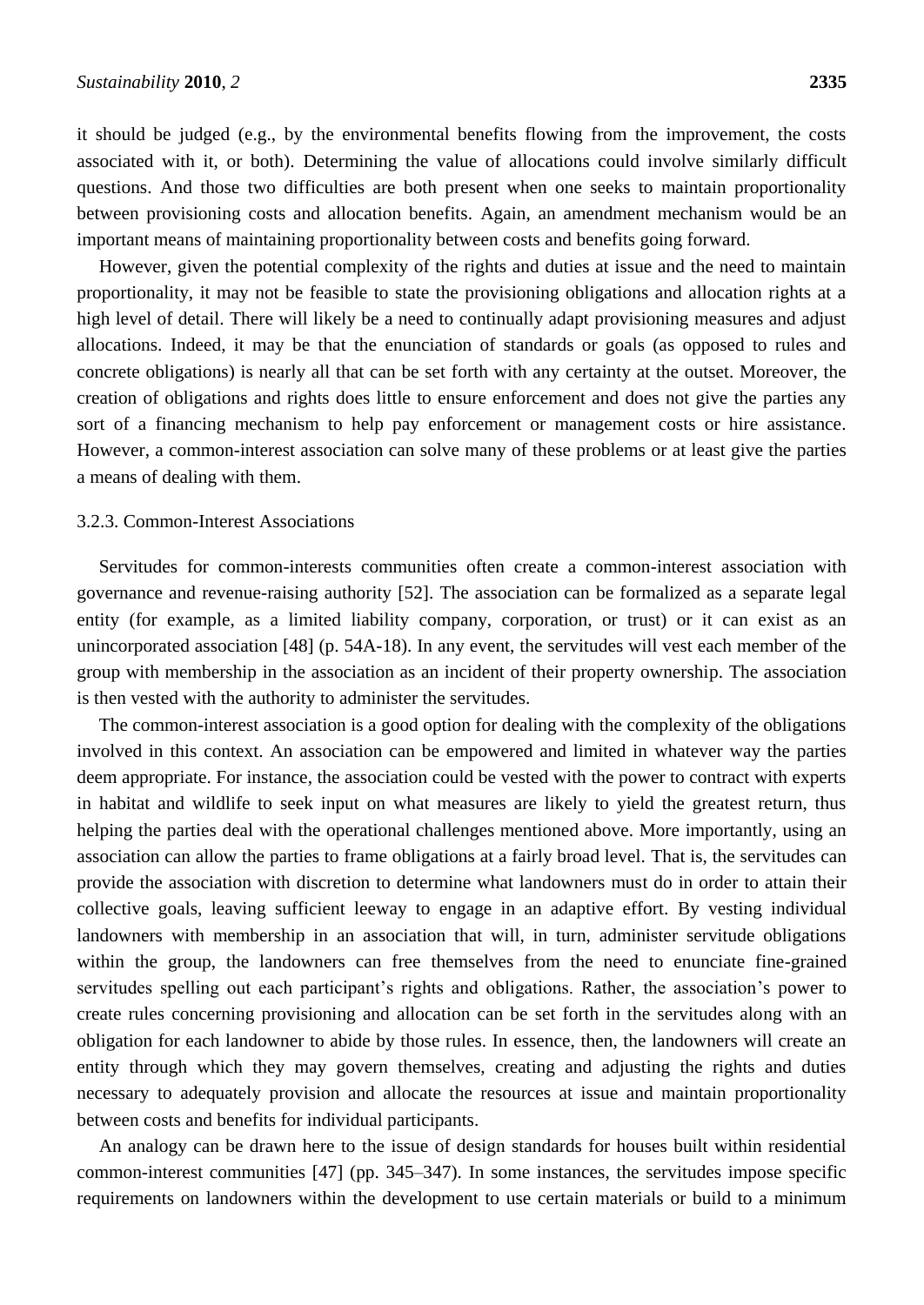size. However, beyond those parameters, care must be taken to ensure that homes being built do not diminish the value of surrounding properties. In this regard, many servitudes that govern residential common-interest communities empower the association to review plans for proposed structures and require landowners to get that approval before they start building. Standards are often set forth at whatever level of specificity the developer chooses, and it is good practice to define the standards in terms that are as concrete as possible. But to a greater or lesser extent the association (the members acting collectively) are given the discretion to approve or deny proposals based upon those standards. The same principles can be employed in the grasslands setting.

#### 3.2.4. Voting, the Right Level of Association Discretion, and Collective-Choice Problems

The use of an association does not, however, relieve the parties of the need to develop clear rights and obligations for the participants, as Ostrom has observed as her first principle of successful institutions. Rather, it simply provides a vehicle through which specificity can be developed and adapted to the needs of the parties and the success of the effort. In broader terms, of course, the lessons of public governance are applicable to private-governance design. Procedure, minority rights, decisionmaking standards, and the like are all elements of good government. They are elements of good governance as well. In creating these regimes, the practitioner and participant should be careful to avoid what they deem the pitfalls of government and strive to incorporate its most laudable aspects. This effort at private governance is, after all, limited largely by what level of collective control the participants will tolerate within these communities.

The question of how much discretion to give an association—how broadly or narrowly to frame the servitudes that the association will administer—depends in large part on the level of control each individual member will have in the association. Control will be determined though (1) the voting rights that each member has and (2) the quantum of votes necessary to take a particular action. The servitudes will make each landowner a member of the association and give him or her control in the form of voting rights. The allocation of voting rights need not, however, be "one person, one vote." Perhaps each member should have equal say. But a group could easily conclude that each member's share of control should be determined according to the acreage he or she holds. Or perhaps each member's share of control should depend upon an environmental benefits index that would, in turn, provide a further incentive for the creation of such benefits on the lands involved. Additionally, the quantum of voting interests necessary to take a particular action could vary from a bare majority to unanimity and could vary according to the type of decision at issue.

The possibilities are numerous, but the general idea is one of a governance structure that administers the obligations and entitlements created through the servitudes. In the grasslands context, the benefits of democratic private governance are similar to those in other contexts. It is a means for collective choice with a particular set of goals in mind. It provides, in essence, a mechanism for community-level control of land uses impacting others within the community. To the extent a landowner is satisfied with the process (if not the result) and is assured of a continuing voice in the association's operation, he or she is more likely to join the collective effort, remain engaged, and resist the temptation to defect.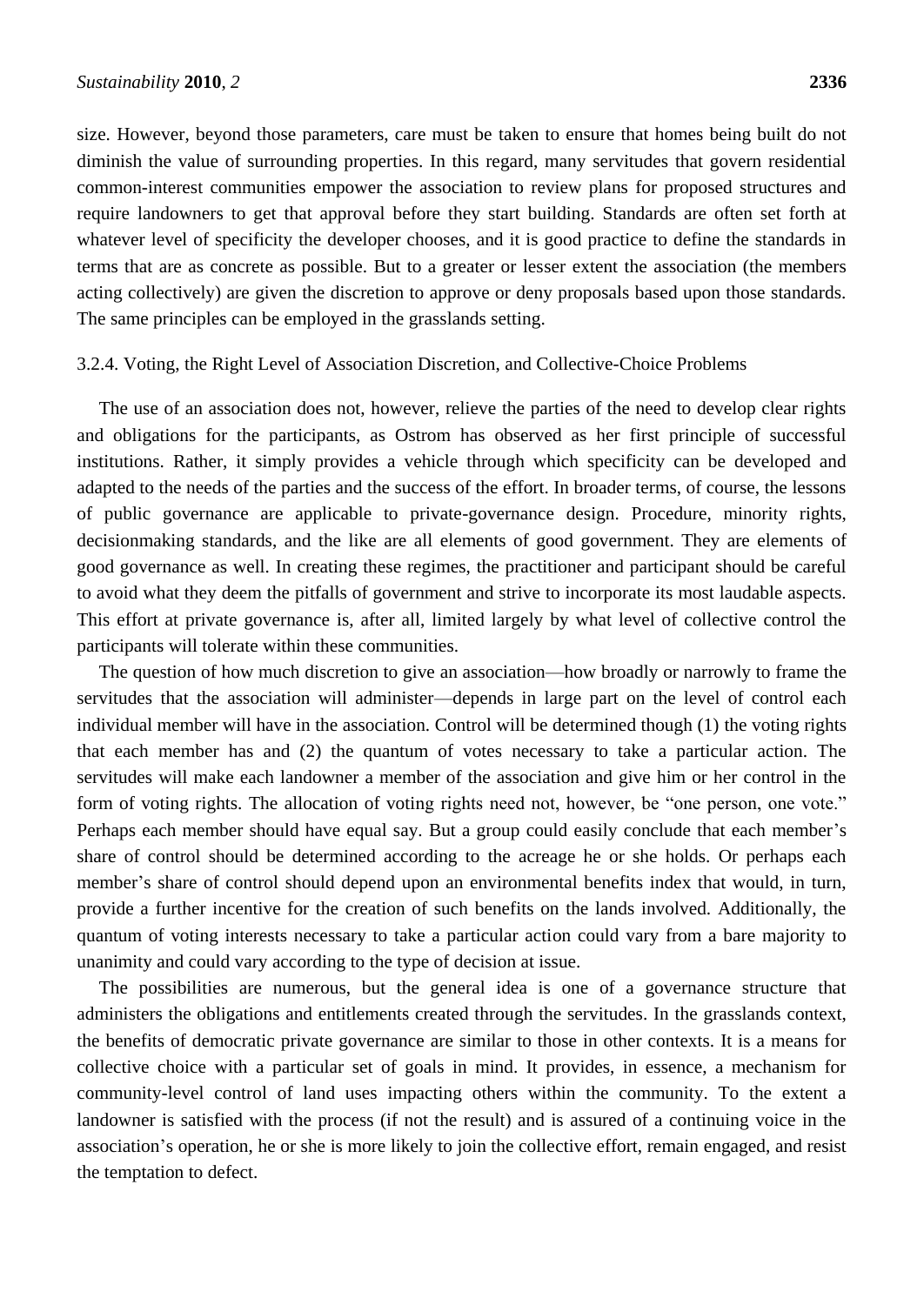This sort of a governance regime has the sort of stakeholder participation that Ostrom has observed in her third principle: participants affected by allocation and provisioning rules are included in the group who can modify these rules. All landowners are affected by the rules they create through the association and they have the power to change those rules when they see a need for it.

Although the subject is too broad to engage meaningfully in this article, significant difficulties can arise when one considers association control in light of the need to maintain proportionality between benefits and costs. An economic incentive exists for those in control to take more than their fair share from the enterprise. Thus, the challenge facing the parties is to create a structure in which controlling participants are less likely to expropriate benefits from minority interests.

There are at least six potential checks on this sort of opportunism. The first is the choice to exit the arrangement. For example, termination provisions could be used to protect minority rights. But if minority interests are given a tool by which they can keep controlling interests in check, then the potential arises for those minority interests to use their authority and expropriate undue benefits from the majority. Another form of exit is each individual's ability to sell the land to a new owner. But exit through sale may do little more than give the seller the ability to find a willing buyer who will discount their purchase price in light of the problems the new buyer will be likely to encounter. So selling the property does little to protect the seller from majoritarian overreaching. The second check has to do with the level of discretion afforded the association. Perhaps the parties will choose to limit the governance authority of the association in relation to provisioning and allocation questions. But spelling out such matters in detail within servitudes poses the problems I've discussed above. The third has to do with the quantum of votes necessary to take action on provisioning and allocation questions. Unanimity would, of course, avoid majoritarian overreaching. But deadlock could ensue. The fourth has to do with the allocation of voting power. Perhaps a creative lawyer can fashion a mechanism vesting control among members based on their relative contributions to the enterprise. But there are significant metric problems that could arise. The fifth has to do with the longevity of the enterprise. Perhaps over the long term, power shifts, contributions, and benefits will balance despite a disconnect between costs and control. But the parties have no assurance that will happen, nor do we know the time frame in which it might happen.

The sixth, and perhaps the most likely, check is the social settings in which these enterprises are likely to emerge. Perhaps landowners will be as concerned about what their neighbor gets as they are about what they get. Such a phenomenon is not unheard of within close communities or small enterprises. On the other hand, social ties often cut both ways. Neighbors fall out of favor with one another and seemingly unrelated conflicts can trickle into association governance and decisionmaking. In the end, there may be no good way to deal with this problem. However, participants should discuss the issue and think about how they want to deal with it in designing their institution.

#### 3.2.5. Revenue Powers

Very often, servitudes in a common-interest community involve an obligation to pay money to an association to fund association activities. The servitude may spell out (or the association may be given the authority to determine) the amount of the fee, the metric for its calculation, and the purposes for which the revenue may be spent. This can give the group a means of financing its activities, sharing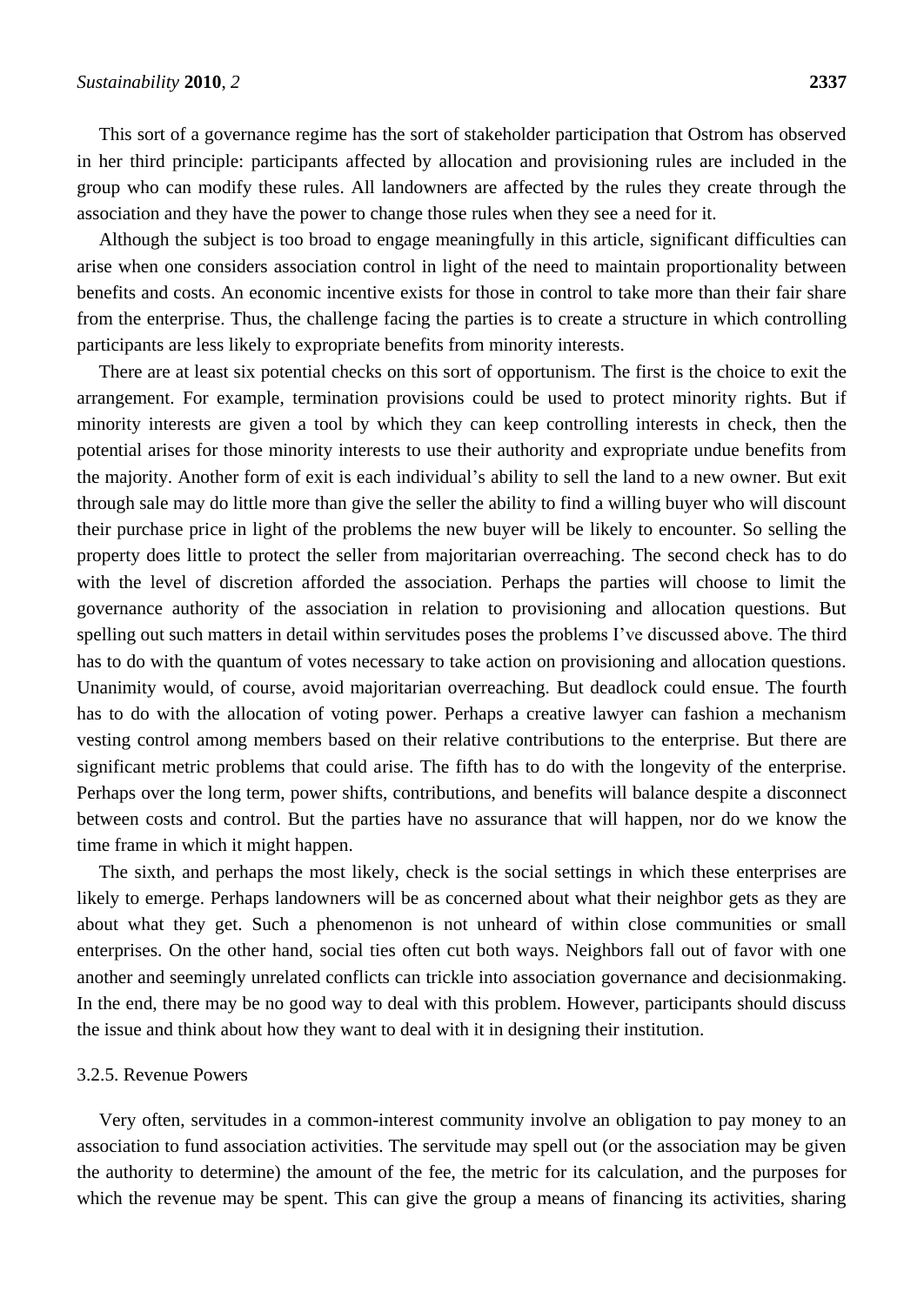costs at a communal level. Obviously, it will take money for the association to undertake certain improvements. For instance, the removal of invasive species could be financed through the association. Each owner's stake in the operation could also be solidified by his or her payment to the association and the expectation that the funds will be spent on improvements or maintenance that inure to the landowners collectively.

The need to keep costs and benefits proportional for individual participants can be enhanced with a revenue mechanism, thus providing an additional means of observing Ostrom's second principle concerning the link between provisioning costs and allocating benefits. Compensation from association revenue for disproportionate landowner provisioning (which benefits the association as a whole) can be used to keep provisioning and allocation congruent. For instance, suppose one area of land within an association needs to undergo a controlled burn, but the loss of acreage for the time period associated with the practice will be particularly detrimental to one or more ranchers. The funds generated for the association through the payment of dues could be spent to help compensate the individual rancher for his or her lost income without having to reallocate the resource entitlements to maintain proportionality. In short, compensation allows for congruity without continually altering allocations.

Lost income, of course, is just one metric by which disproportionate costs can be detected. Others would include comparing the value of a member's provisioning activities to the value of a member's allocation. As mentioned above, determining those values can become a complex task, but an association can be given the discretion to experiment as it determines when and how its revenue should be distributed.

Alternatively or additionally, revenue obligations to the association could be calculated based on resource-based income and used to compensate members for their provisioning activities, perhaps in lieu of altering access rights among individual properties. This sort of a fee structure would redistribute some members' income to those members who contributed to provisioning the resources but were unable to realize the benefits, perhaps due to a lack of access to those resources. This would also help keep benefits and costs proportional among the members and could be used in instances where landowners are unwilling to give their neighbors access to their properties. Identifying how compensation should be distributed would also involve the selection of a metric for valuing provisioning contributions.

#### 3.2.6. Enforcement Principles

Participants should also consider enforcement provisions in designing a common-interest association. Three objectives are particularly important: (1) providing a quick and low-cost means of conflict resolution, (2) having accountable monitors, and (3) punishing violations with proportionate sanctions. All of these relate to the idea of enforcement.

Ostrom has observed in her sixth principle that many successful collective action institutions involve "[u]sers and their officials [who] have rapid access to low-cost, local arenas to resolve conflict among users or between users and officials." [37] (p. 259). Judicial enforcement of the obligations and rights created in a private law setting is the default means of resolving conflicts in the United States. Such a forum can be time consuming and often costly, but it is often local given the way state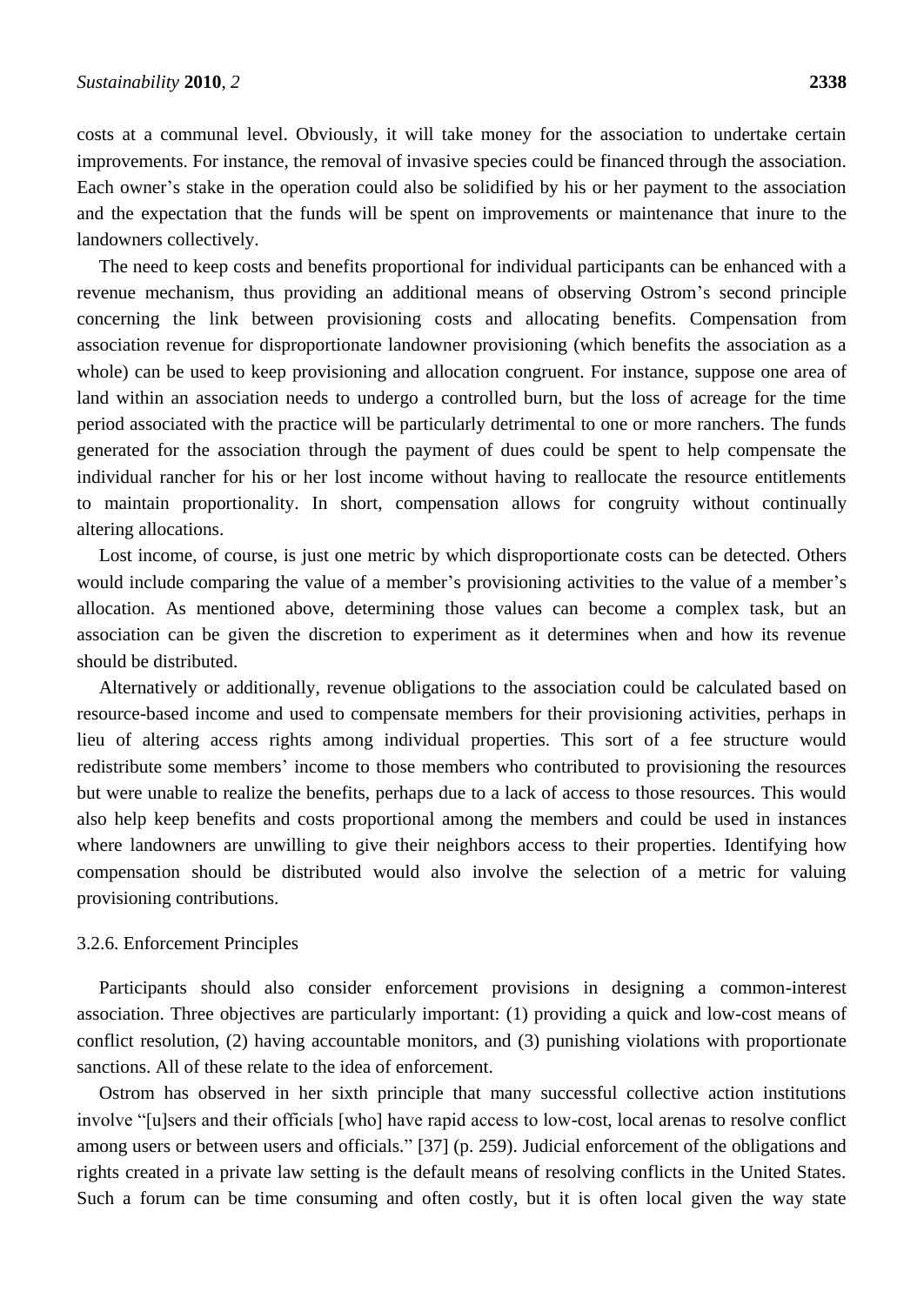courts are organized. Alternative dispute resolution techniques, like arbitration, are an alternative. Additionally, the servitudes could set up a dispute resolution process within the association. That, in turn, could be designed with low-cost and rapid-response considerations in mind. Dispute resolution could also occur informally, which may be likely in this setting.

Ostrom has also observed in her fourth principle that successful institutions often have "monitors, who actively audit biophysical conditions and user behavior, are at least partially accountable to the users and/or are the users themselves." [37] (p. 259). Such institutions, under her fifth principle, punish violations of allocation and provisioning rules with graduated sanctions that depend on the seriousness and context of the offense. An association monitoring the activities of its members would provide the sort of self-governance that Ostrom has found elsewhere. Graduated sanctions could be formalized in an association's founding documents or simply imposed by the association as it operates. The *Restatement* also explicitly recognizes in Section 6.8 the ability of common-interest associations to "adopt reasonable rules and procedures to encourage compliance and deter violations" [50]. In so doing the association should observe the principle of graduated sanctions.

#### *3.3. Possible Legal Reforms*

One key benefit of a common-interest community approach to solving allocation and provisioning problems is the ability to utilize existing legal tools. There is no need to wait for large-scale legislative reforms before embarking on a private sector effort. However, the role of the state is not altogether irrelevant to organizing collective action using existing private-law tools. As Ostrom has concluded in her seventh principle, the long-term success of collective-action institutions depends in part on the absence of external government resistance to the institution [37] (p. 259). Under this principle, users must also have the ability to create long-term tenure rights in conjunction with the resource [37] (p. 259). The ability to create such long-term tenure rights depends in part on governmental recognition and protection of those rights. Thus, one must examine the level of governmental support for these efforts even though government is not the primary actor. The line between public and private is, after all, somewhat fleeting.

There are two primary concerns that arise here. The first is with the history of regulation concerning wildlife in the United States. The second is with the law of servitudes. I address these concerns and possible legal reforms for each below. Overall, however, the need for legal reform is far from clear. The United States has a long history of individual land ownership that sanctifies individual choice with regard to excluding others from within one's geographic property boundaries and gives landowners a great deal of freedom to determine how their lands are used. Thus, to the extent we are simply talking about ordering land uses in the private sector, government may not challenge that authority and the ability of ranchers to create long-term entitlements. But given the confluence of land use, wildlife, and servitude law, concerns exist.

The history of governmental control over wildlife resources raises the prospect of challenge by external governmental authority. Many states currently allocate access to wildlife resources through permit mechanisms or other sorts of hunting regulations. In Nebraska, for example, allocation of large game species like deer is made through a permitting system in which non-transferrable permits are sold to hunters or distributed to landowners. Geographic limits on permits enabling a permitee to take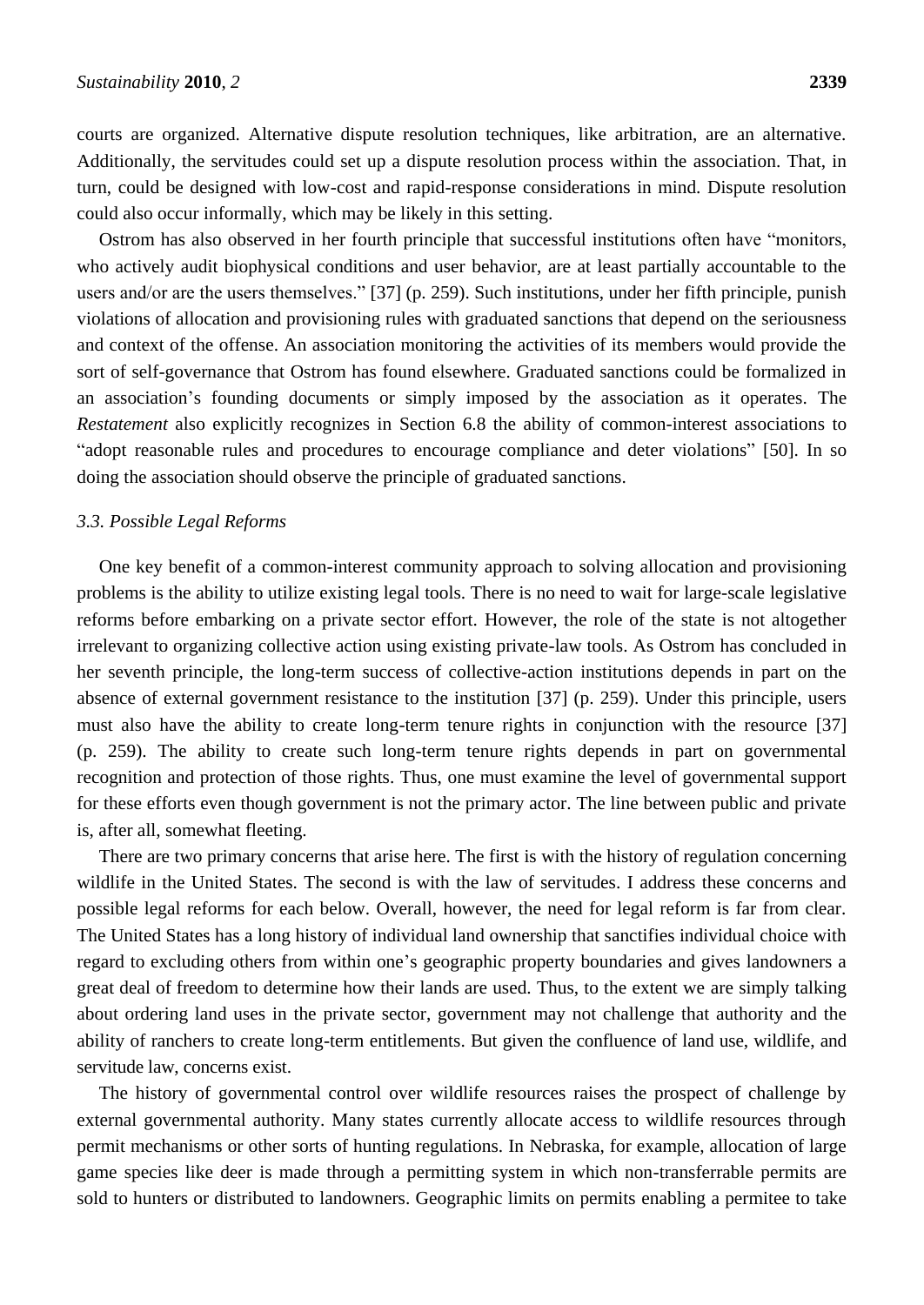a particular species within a given geographic area are also a common feature of regulated hunting. For other types of game, like upland birds, hunting is restricted to a particular number of days and a limit is placed on the number and sex of the species that each individual hunter can take. Regardless of the particular approach, game utilization is highly regulated, with an underlying ethic that game is public property to which individuals are given access on the government's terms [53] (pp. 160–161). Title 163, Chapter 4, of the Nebraska Administrative Code—the Nebraska Game and Parks Commission's regulations pertaining to wildlife—is a good example of allocation regulations [54]. Given this state of affairs, government may resist the sort of effort posited here.

However, in some states landowners are becoming more involved in game management. For instance, in Colorado, landowners do receive transferrable hunting permits that they can sell [55]. Thus, the private sector may be emerging as an important part of wildlife management. Further support for this claim can be found in the recently enacted Voluntary Public Access and Habitat Incentive Program, administered by the Farm Service Agency within the United States Department of Agriculture. A product of the 2008 Farm Bill, this program provides grant funding to state governments "to encourage owners and operators of privately-held farm, ranch, and forest land to voluntarily make that land available for access by the public for wildlife-dependent recreation, including hunting, fishing, and other compatible recreation and to improve fish and wildlife habitat on their land, under programs administered by State or tribal governments." [56] (p. 39135). That grant money is, in turn, used to compensate landowners for granting access to the public for nature-based recreation.

Given the need for making progress on privately owned lands, the system could be changed to further decrease the prospect of challenge by external governmental authorities. A strong argument can be made that no permitting system should be necessary for game hunting within a common-interest community like that mentioned above. All landowners within it have an incentive to manage game populations for their own benefit and will make the allocation decisions necessary to sustain their effort. Indeed, we do not require a permit to slaughter a certain number of cattle. Much the same could be said for game within associations where the game benefits landowners.

However, scrapping permit systems for game hunting would be a somewhat dramatic change in American wildlife law. American law is replete with laws regulating hunting, including hunting on private property. Depending on the species, game management can take a variety of different forms, but it is seldom the case that landowners are left with absolute discretion to hunt or allow others to hunt a particular species. Perhaps the only examples of such an unregulated approach are those species that are regarded as pests or those that a landowner concludes are damaging his or her property [57].

Indeed, it may not be good policy to eliminate the state's wildlife management role. State-level data collection and management can be used to control external impacts, for instance with regard to game that travel beyond the common-interest community's boundary. And, as in the cattle industry, there may be public health issues associated with wildlife management that necessitate state involvement. In this context, the additional prospect of landowners focusing on certain species and species' traits provides a further level of concern if biodiversity conservation is a policy goal. Many states have also developed the knowledge and facilities necessary to make management decisions. Thus, it may be more efficient to preserve the state's wildlife management role, perhaps in the form of requiring common-interest communities to submit wildlife management plans to a state agency for its approval.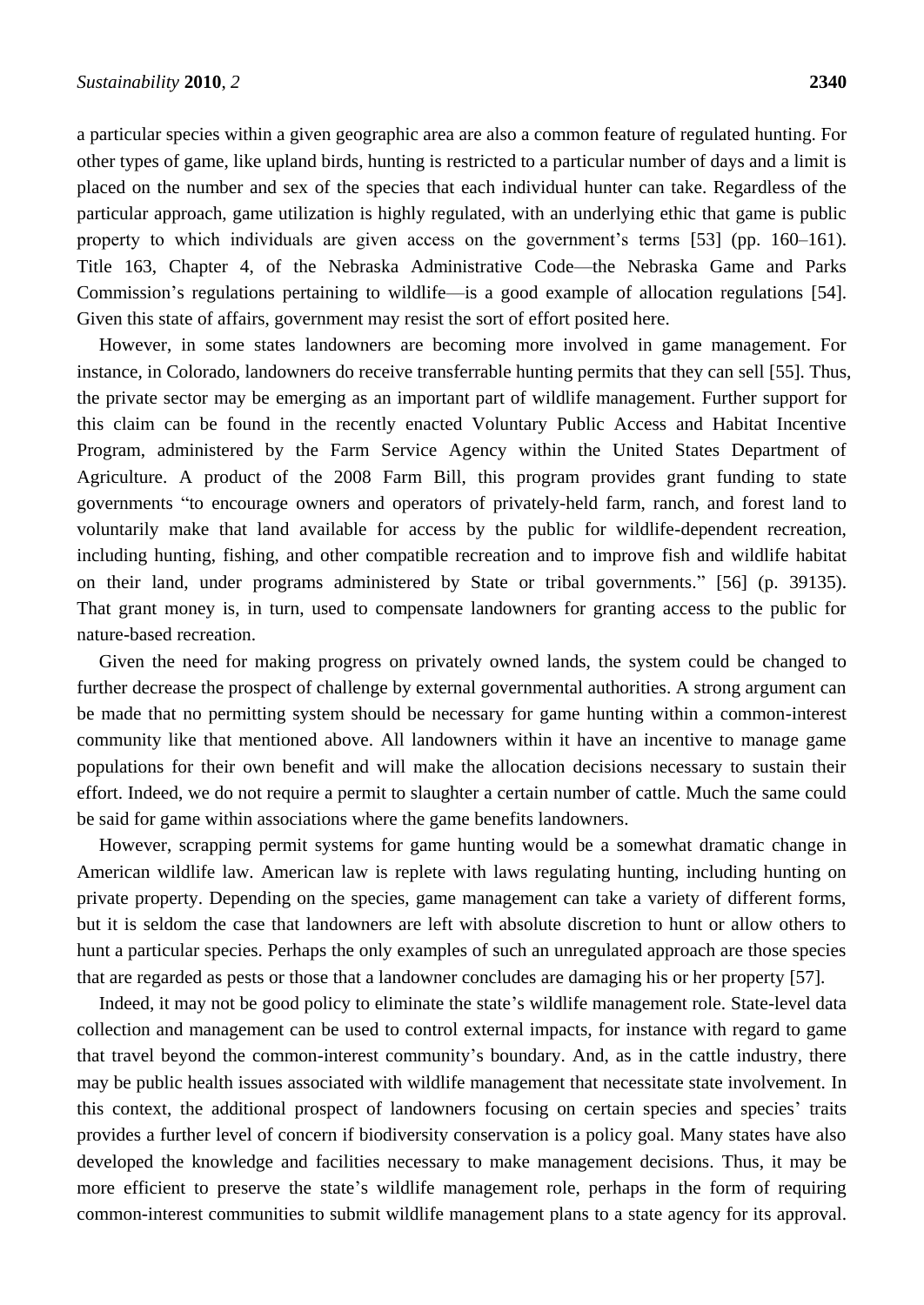Moreover, the political support of public wildlife managers has been an important ingredient in the emergence of these institutions in countries like Namibia [24] (pp. 31–32). Thus, providing a role for public wildlife agencies in the development of these institutions may benefit landowners, as well as the public.

Another option for state involvement is to have it calculate game allocations. Thus, it could determine the overall numbers of species that can be harvested within the common-interest community's boundaries. Further allocations could then be made by the association among the various landowner members. In conjunction with such a unitized allocation, a number of transferrable permits could be issued to the association or to the landowners within the association. To the extent a permitting regime remains, the transferrable permit could be sold in conjunction with the association or landowner's operation. In any event, state allocations to associations, perhaps in conjunction with a set of standards the association would need to meet to qualify for the issuance, would provide a strong incentive to form these groups. It would also acknowledge governmental support and allay participant concerns about governmental challenges. A governmental commitment in the form of legislation would also stabilize the association's long-term tenure rights in the resources and lessen the threat of governmental interference with their operations.

The law of servitudes may also need some change in order to solidify landowners' ability to create long-term tenure rights. Here, the law is somewhat murky. The law of servitudes is a complex doctrinal area that I have generalized and simplified for purposes of this article. In reality, there are various conveyances involved in the present context. To the extent we are talking about giving others the right to enter another person's land for a particular purpose (hunting, camping, or whatever) or take game from the property, the law of servitudes is relatively clear in allowing landowners to create such rights and duties, and it enforces those rights and duties among subsequent owners of the real estate. However, one aspect of servitude law raises concern. Concern arises when a landowner attempts to obligate himself and successive owners to pay funds to a common-interest association, maintain the property for wildlife habitat, or provide suitable habitat. Historically, courts have refused to enforce some use restrictions and affirmative obligations on subsequent owners of real estate [58]. The doctrinal grounds and their policy rationales vary, but many courts have been concerned about the threat such obligations pose to the value and alienability of land as well as to the free use of land by subsequent owners. Modern courts have eroded these doctrines because of the importance of servitudes to land development and the benefits they can be used to create, but judicial reluctance to enforce these sorts of obligations still exists in some states [52]. In those states where this remains an issue, legislation could override the judicial rules. Alternative approaches, like special districts or entity ownership arrangements, should also be considered in such states.

#### *3.4. Doing More with Common-Interest Communities*

Thus far, this article has focused on the common-interest community and its attendant association as a collective governance mechanism. Through such an arrangement, multiple landowners can come together to provide for common resources and decide upon the allocation of those resources in a way that transcends the geographic property lines between their properties. I have assumed that each landowner would utilize the allocated resources to provide income to their own operations. However,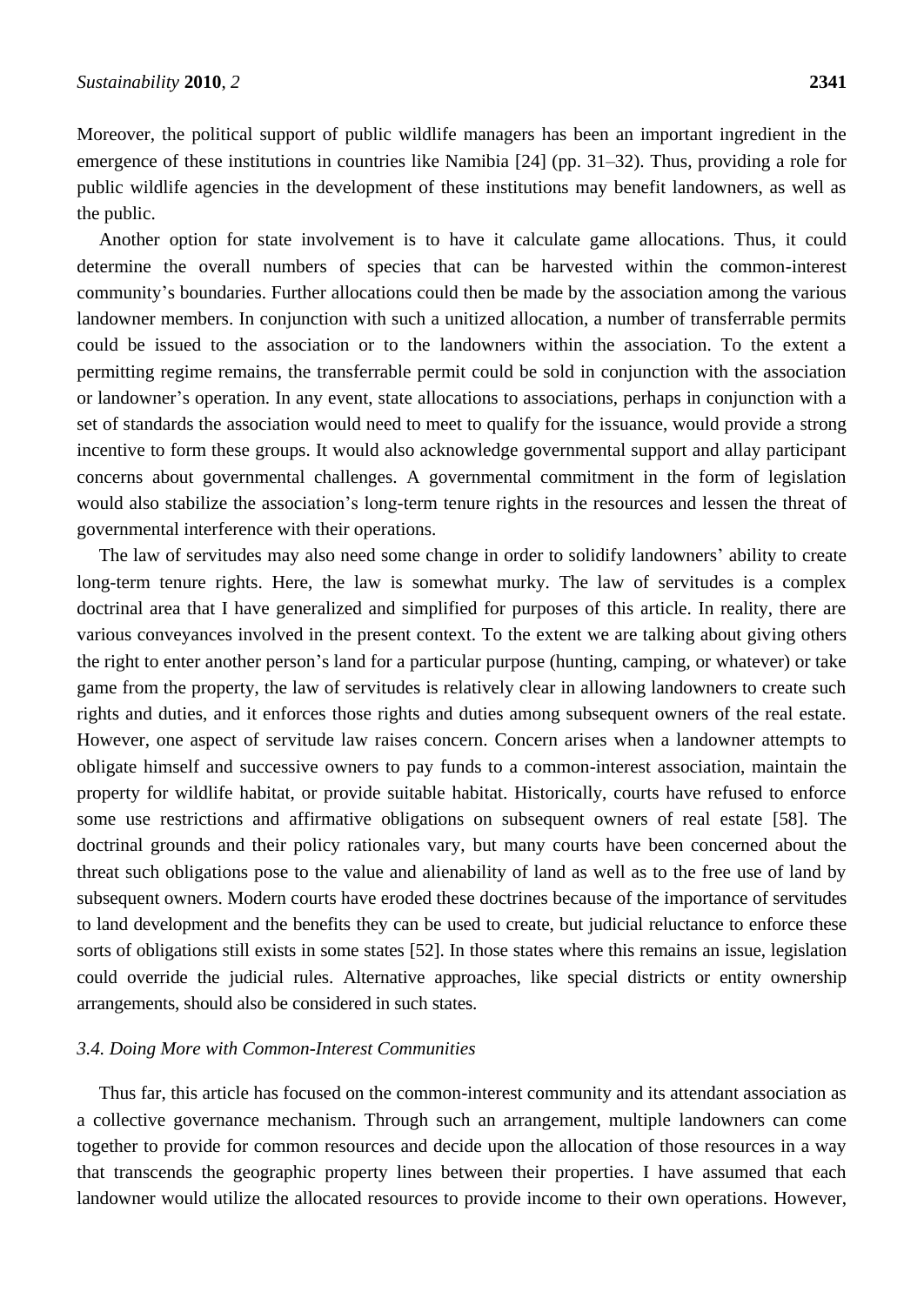there are a number of permutations that can arise once the landowners start collaborating across their property boundaries.

For instance the discussion above assumes that the servitudes will benefit and burden each landowner reciprocally and that the association would decide on the finer points of provisioning and allocation. However, another option would be to make the association the beneficiary of all the obligations placed on the properties. Thus, the association would have access to the properties for hunting, hiking, wildlife viewing, camping, or whatever other uses there are of the provisioned resources. Under this sort of an arrangement, the association could operate more as a business venture and determine how to distribute the revenue to the association's members. In other words, the allocation function of the association would turn from ordering the allocation rights of individuals in a resource to distributing earnings to the individuals. This approach would be very close to a business-association approach described briefly above, even though each landowner would continue to own his or her ranch.

One could also envision a scenario under which the association contracts with a third-party outfitter to use the resources that have been effectively pooled at the associational level. The payment such an outfitter would make to the association in return for this utilization would then be distributed to the association's owners.

Common-interest associations also often hold common property—land or structures owned collectively by the group through the association. Such an arrangement may be helpful in this setting if the landowners would like to collectively acquire more land or jointly build facilities to assist them in their efforts.

The association can also act as a focal point for dealing with other entities. For instance, the association could compete for grant money that is to be spent on wildlife habitat. A group of landowners operating through an association that has some level of control of a vast acreage may compete very effectively for such funding.

An interesting example of this structure is the NamibRand Nature Reserve in southwestern Namibia [24]. Although it operates on a not-for-profit basis, its organizational structure entails an arrangement whereby individual landowners retain the fee title to the real estate. The owners, however, have joined the reserve (a sort of association that the landowners govern) and have given it the authority to utilize and manage the property for biodiversity conservation. In addition, the reserve grants concessions to third parties that conduct low-impact ecotourism activities on the property in exchange for a fee. That fee is used by the reserve to cover its operating costs and any surplus is retained for further conservation efforts. In a for-profit enterprise, of course, that surplus would be distributed to the members.

#### *3.5. Distinguishing Conservation Easements and the Land Trust Model*

The common-interest community approach is somewhat similar to the conservation easement and land trust model that is common in the United States. Airey provides an excellent legal overview of this model [58]. Basically, a conservation easement is one type of servitude and a land trust is typically the beneficiary of such easements. A land trust holds the development rights on property that the owners have agreed not to develop. The landowner still retains possessory rights and the underlying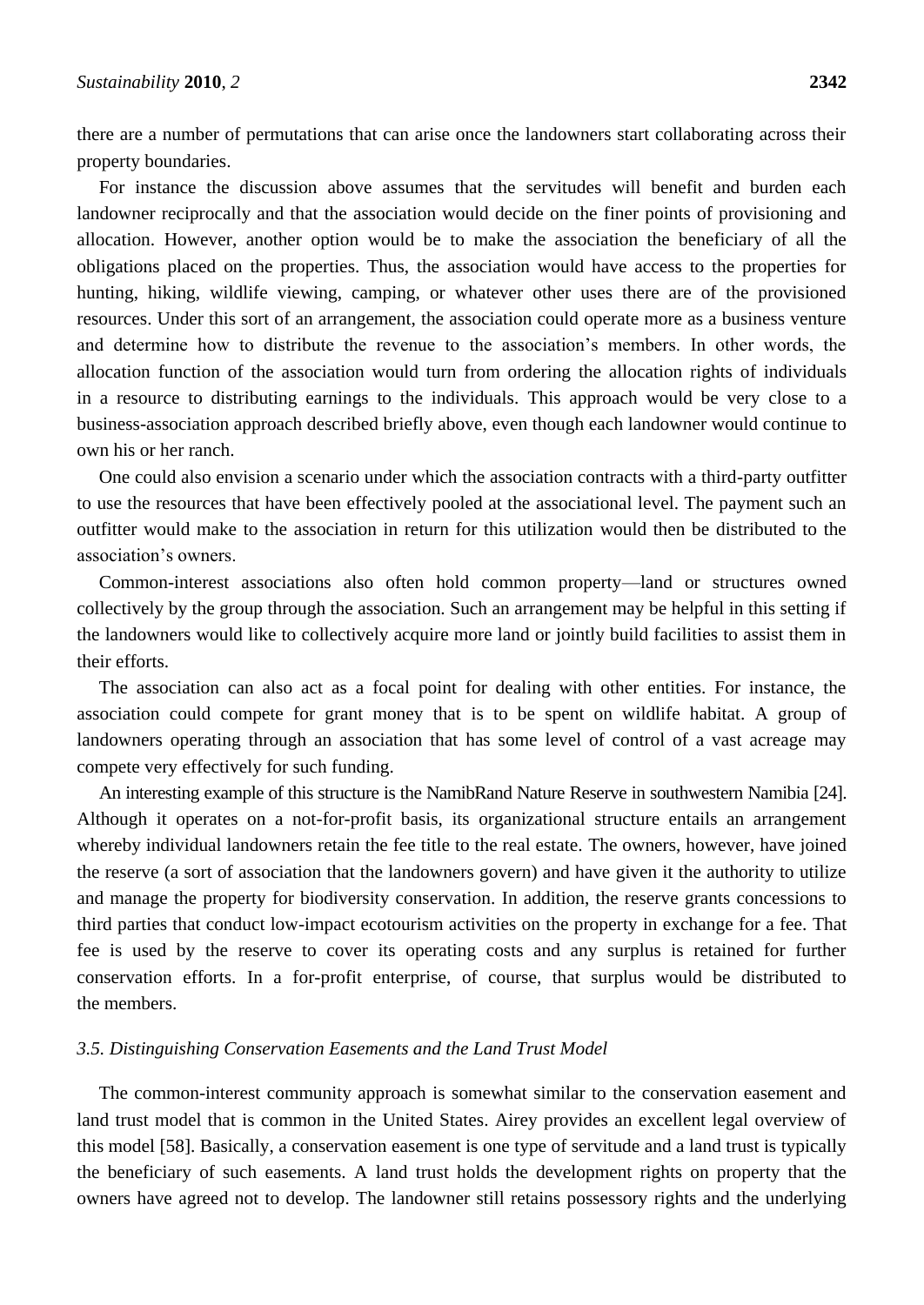fee to the realty, along with the ability to use the land for agricultural or other permissible uses. The land trust is typically a non-profit organization that holds and enforces the easement.

As mentioned above, there is some uncertainty about the long term enforceability of these servitudes in the grasslands context. The same was true of conservation easements. Thus, conservation easements are a common subject of specific legislation enabling their use. Under the enabling legislation, conservation easements can only be held by specific entities, typically governmental entities and charitable organizations. The adoption of that legislation is also complemented (and perhaps driven) by federal tax provisions that allow for an income tax deduction for the value of a conservation easement donated to a qualifying charitable organization. A condition commonly allowed in the enabling legislation (and required by federal tax law) is that the easement be perpetual.

There is, of course, much more to the land trust model than what I have set forth here, not the least of which is federal income tax treatment [59,60]. But two primary distinctions between the common-interest community approach and the land trust model are worth mentioning. First, it may not be possible to create the sorts of servitudes that ranch owners will need for this effort while satisfying the requirements of state conservation easement legislation. However, most states allow a great deal of leeway in how the parties frame the obligations and rights under a conservation easement, so that distinction may not be as significant as the second.

Second, the governing entity is different. The common-interest community approach would involve the formation of a common-interest association among existing landowners. The land trust model, by contrast, would likely involve a land trust or charitable corporation that is controlled by third parties. Thus, the land trust may fall outside the community of landowners and be controlled by people who do not share the same interests or values as the landowners. Interjecting a value set that is different from those who are subject to the servitude may complicate matters.

Landowners could solve this second complication by forming their own qualifying entity and conveying conservation easements to it. To do so, however, the parties must be able to function as a charitable entity. In Nebraska, for example, qualified non-governmental holders of conservation easements must be charitable corporations or trusts [61]. In the grasslands context, one driving force behind the effort is to increase the profitability of the landowners within the enterprise. And, in some instances, the association may carry on the profitmaking venture. In the latter arrangement, charitable status is non-existent. In the former, it is still questionable.

#### *3.6. The Relative Benefits of Formalized Private-Law Arrangements*

The private-law collective-action approach described here stands in contrast to the regulatory approach of controlling land uses for the benefit of species and habitat. The goal of environmentally sound and biologically diverse landscapes can be achieved through governmental regulation of resource use. However, even though the goals of such an effort may be laudable, it often encounters landowner resistance. Such resistance can take the form of claims for compensation for the "taking" of one's property or simple political resistance to the notion of governmental interference. One upside of the approach presented here is its grassroots effort at achieving good environmental outcomes in an economic system that allows producers to profit from the spending public's demand for these important places. In that sense, government does not dictate the result; the market produces it. This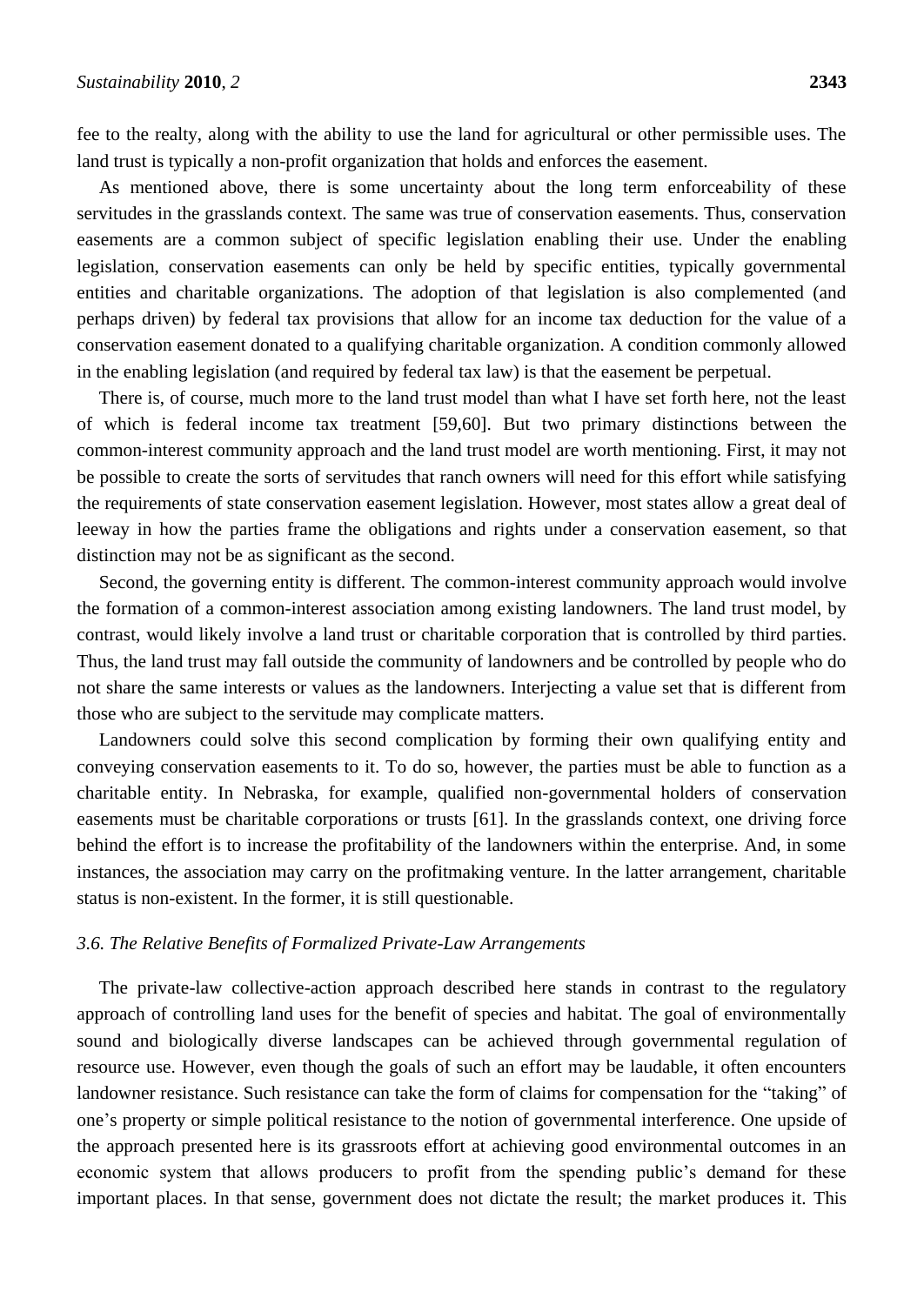does not mean, however, that the governmental role is absent or insignificant. The legal regime within which an association operates is, after all, backed by the state.

It is more difficult to determine whether or not a formalized private-law approach is better than an informal arrangement among landowners. One could argue that these regimes are only likely to exist (let alone thrive) in communities where a high level of informal control already exists. Even then, however, the effort at formalization has utility. First, formalization carries with it enforcement mechanisms that may be superior to those that exist with informal efforts. Second, formalization requires the parties to think rigorously about the issues facing the group. The effort at formalizing the group's effort is thus formative and, hopefully, produces a workable framework within which the community can better achieve its goals. Finally, a formalized legal arrangement is more likely to garner governmental recognition and cooperation. That, in turn, may open up opportunities for better environmental outcomes than are achievable through informal arrangements or purely regulatory approaches.

The newly created Cooperative Conservation Partnerships Initiative, administered by the Natural Resources Conservation Service (NRCS) within the United States Department of Agriculture, is an example of federal funding that may work well in this area [62]. The program, created by the 2008 Farm Bill, allows for the NRCS to partner with producer associations and other entities to deliver program funds to individual producers for conservation practices and improvements [63]. A common-interest community like that described here may qualify as a producer association and may be eligible to partner with the NRCS to support federal funding for producer's efforts.

Another possibility is the newly created Voluntary Public Access and Habitat Incentive Program mentioned above. A group of cooperating landowners may compete well for such funding, depending upon how the state grantees structure their efforts at promoting wildlife and wildlife habitat within their private lands programs.

#### **4. Conclusions**

The common-interest community may be a viable means of facilitating collective nature-based entrepreneurial efforts on ranchlands. It can provide the participants with the benefits of geographically larger operations without purchasing additional land, a governance mechanism for making provisioning and allocation decisions in an adaptive context, a revenue device for spreading the costs of management practices or improvements among the participants, and the opportunity to generate income from utilizing the resources they have created. Participants will need to think about whether the profit-making enterprise is to be conducted at the association level, and there are numerous other factors that must be considered in setting the parameters of the servitudes and the structure of the association. In the end, however, none of these challenges is particularly insurmountable. A group of motivated ranchers who see value in providing nature-based opportunities can overcome them. If successful, their ranches may become more multi-functional and more profitable.

Ranchers on the Northern Great Plains are, of course, not alone in this effort. As I mentioned at the outset, there are a variety of examples across the globe. The literature cited in this article helps collect these valuable lessons, which will be helpful in making a sustained effort at private-lands conservation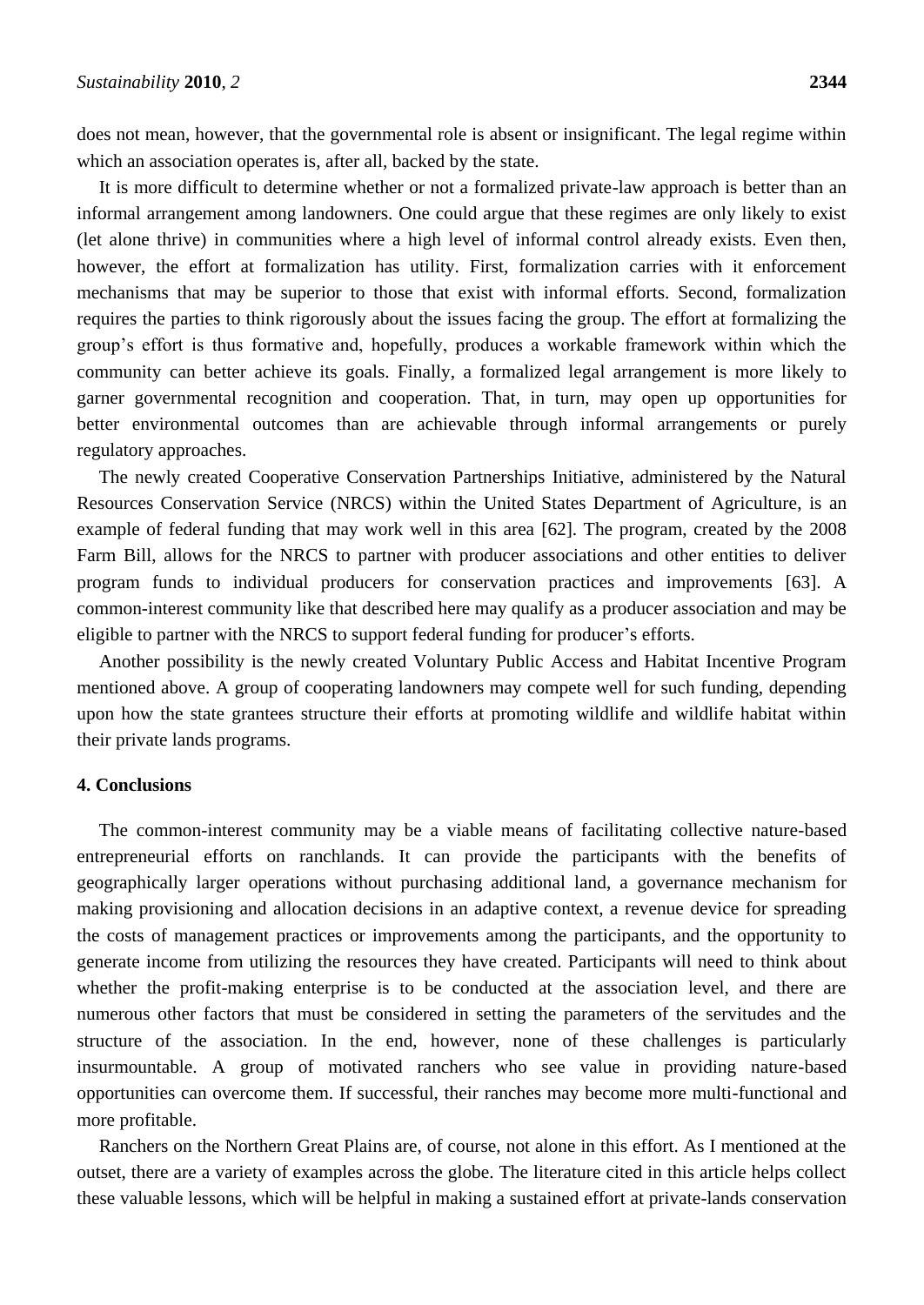in the United States [21-26,28,64]. On the institutional design front, of course, we have many examples of working endeavors in other contexts in the United States. From grazing associations to cooperatives, and from inland fisheries to groundwater management districts and homeowners associations, the ability of people to do together what they cannot do alone and to avoid Hardin's tragedy pervades. This paper brings some of this together. But there is much more to be done.

More broadly, private-sector involvement in producing and offering opportunities to experience important and unique ecosystems is a subject that should not be ignored in the debates concerning the proper balance between private property and governmental control of natural resources. Creating broad rights of landownership and fragmenting a landscape with property boundaries, as we have done in the United States, does not necessarily lead to tragic results in the long term. Indeed, we may be at a place in our development of the Great Plains where consumer demand for natural places can operate to reconfigure the boundaries of property ownership to produce the ecosystem goods and services that consumers and the public value.

#### **Acknowledgements**

Financial support from the University of Nebraska College of Law and a McCollum Research Grant are gratefully acknowledged. Many thanks as well to the helpful comments of the anonymous peer reviewers, Steve Bradford, Steve Willborn, Richard Moberly, Tyler Sutton, Larkin Powell, Rick Edwards, Joel Mintz, and John Dernbach.

#### **References and Notes**

- 1. Cordell, H.K. The latest on trends in nature-based outdoor recreation. *Forest History Today*, Spring 2008, pp. 4-10
- 2. Edwards, R.; Thomspons, E. The role of conservation research and education centers in growing nature-based tourism. *Gt. Plains Res.* **2010**, *20*, 51-70.
- 3. Johnson, B.; Blumendahl, B.; Lukassen, R. *Nebraska Farm Real Estate Developments*; University of Nebraska: Lincoln, NE, USA, 2008.
- 4. Morrisette, P. Conservation easements and the public good: Preserving the environment on private lands. *Natur. Resour. J.* **2001**, *41*, 373-426.
- 5. Freese, C.; Montanye, D.; Forrest, S. Proposed standards and guidelines for private nature reserves in the northern great plains. *Gt. Plains Res.* **2010**, *20*, 71-84.
- 6. *Ocean of Grass: A conservation Assessment for the Northern Great Plains*; Northern Plains Conservation Network: Bozeman, MT, USA, 2004.
- 7. Edwards, R.; Reading, R.P. Saving the world's grasslands. *Gt. Plains Res.* **2010**, *20*, 5-7.
- 8. Davidson, J. North America's Great Carbon Ocean. *Prairie Fire*, June 2010.
- 9. Ruhl, J. Farms, their environmental harms, and environmental law: Taking the great leap from anti-law to positive law in farm policy. *Ecol. Law Quart.* **2000**, *27*, 263-349.
- 10. Ruhl, J. Three Questions for Agriculture about the Environment. *J. Land Use Envtl. L.* **2001**, *17*, 395-408.
- 11. Ruhl, J. Farmland stewardship: Can ecosystems stand any more of it. *Wash. UJL Pol'y* **2002**, *9*, 1-20.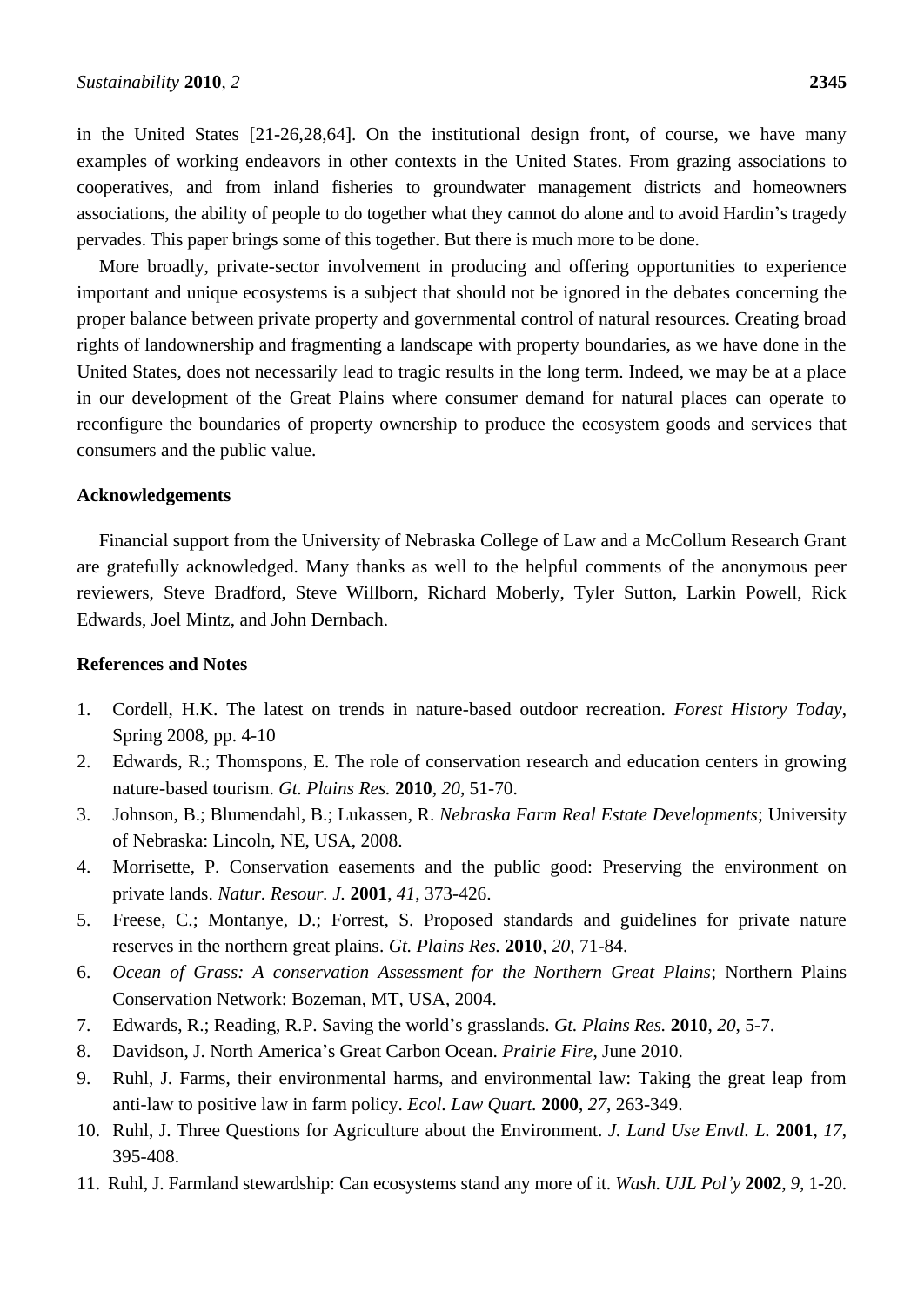- 12. *Secretary's Memorandum 1056-001: Establishment of the Office of Ecosystem Services and Markets*; United States Department of Agriculture Office of the Secretary: Washington, DC, USA, 2008.
- 13. Ruhl, J.B.; Kraft, S.E.; Lant, C.L. *The Law and Policy of Ecosystem Services*; Island Press: Washington, DC, USA, 2007.
- 14. Ruhl, J.; Salzman, J. Law and policy beginnings of ecosystem services. *J. Land Use Envtl. L.*  **2006**, *22*, 157-172.
- 15. Daily, G.C. *Nature's Services: Societal Dependence On Natural Ecosystems*; Island Press: Washington, DC, USA, 1997; p. xx.
- 16. National Agricultural Library, United States Department of Agriculture. *Community Development Resources: Tourism*; Available online: http://ric.nal.usda.gov/nal\_display/index.php?info\_ center=5&tax\_level=2&tax\_subject=211&topic\_id=1169# (accessed on 17 March 2010).
- 17. Agricultural Marketing Resource Center. *Agritourism*; Available online: http://www.agmrc.org/ commodities products/agritourism/ (accessed on 17 March 2010).
- 18. Freese, C.; Montanye, D.; Dabroska, K. *New Directions for the Prairie Economy: Connecting Conservation and Rural Development in the Northern Great Plains*; World Wildlife Fund: Washington, DC, USA, 2009.
- 19. *Switzer Ranch* Homepage. http://switzerranch.com/ (accessed on 17 March 2010).
- 20. *Calamus Outfitters* Homepage. http://www.calamusoutfitters.com/index.htm (accessed on 17 March 2010).
- 21. Hoogesteijn, A.; Hoogesteijn, R. Cattle ranching and biodiversity conservation as allies in South America's flooded savannas. *Gt. Plains Res.* **2010**, *20*, 37-50.
- 22. Langholz, J. Global trends in private protected areas and their implications for the northern Great Plains. *Gt. Plains Res.* **2010**, *20*, 9-16.
- 23. Maude, G.; Reading, R.P. The role of ecotourism in biodiversity and grassland conservation in Botswana. *Gt. Plains Res.* **2010**, *20*, 109-119.
- 24. Odendaal, N.; Shaw, D. Conservation and economic lessons learned from managing the Namibrand Nature Reserve. *Gt. Plains Res.* **2010**, *20*, 29-36.
- 25. Sundaresan, S.R.; Riginos, C. Lessons learned from biodiversity conservation in the private lands of Laikipia, Kenya. *Gt. Plains Res.* **2010**, *20*, 17-27.
- 26. Swift, B.; Arias, V.; Bass, S.; Chacon, C. Private lands conservation in Latin America: The need for enhanced legal tools and incentives. *J. Envtl. L. Litig.* **2004**, *19*, 85-139.
- 27. Langholz, J. Economics, objectives, and success of private nature reserves in Sub-Saharan Africa and Latin America. *Conserv. Biol.* **1996**, *10*, 271-280.
- 28. Hoogesteijn, R.; Chapman, C. Large ranches as conservation tools in the Venezuelan llanos. *Oryx*  **2009**, *31*, 274-284.
- 29. Lobao, L.; Schulman, M.; Swanson, L. Still going: Recent debates on the goldschmidt hypothesis 1. *Rural Sociol.* **2010**, *58*, 277-288.
- 30. *Greater Gracie Creek Landscape*; Available online: http://www.nebraska.audubon.org/ne-IBAsp27.htm (accessed on 31 May 2010).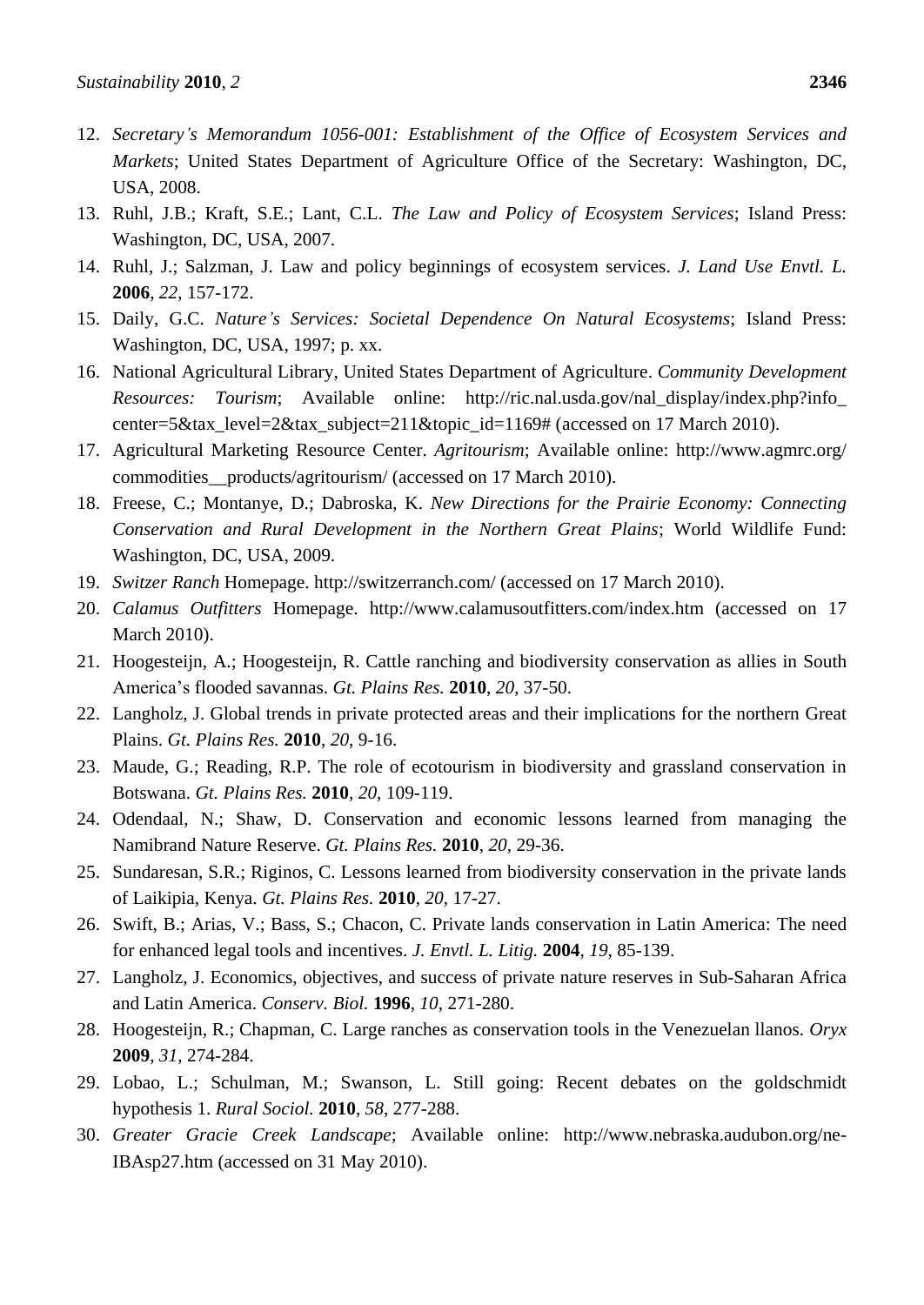- 31. Salafsky, N.; Margoluis, R.; Redford, K.; Robinson, J. Improving the practice of conservation: A conceptual framework and research agenda for conservation science. *Conser. Biol.* **2002**, *16*, 1469-1479.
- 32. Karkkainen, B. Collaborative ecosystem governance: Scale, complexity, and dynamism. *Va. Envtl. LJ* **2002**, *21*, 189-243.
- 33. Lincoln Institute of Land Policy. *Regional Collaboration*; Available online: http://www. lincolninst.edu/subcenters/regional-collaboration/ (accessed on 17 March 2010).
- 34. Ellickson, R. New institutions for old neighborhoods. *Duke Law J.* **1998**, *48*, 75-110.
- 35. Elmendorf, C. Securing ecological investments on other people's land: A transaction-costs perspective. *Natur. Resour. J.* **2004**, *44*, 529-562.
- 36. Ostrom, E. *Governing the Commons: The Evolution of Institutions for Collective Action*; Cambridge University Press: Cambridge, UK, 1990; p. xviii.
- 37. Ostrom, E. *Understanding Institutional Diversity*; Princeton University Press: Princeton, NJ, USA, 2005; p. xv.
- 38. Ellickson, R.C. *Order without Law: How Neighbors Settle Disputes*; Harvard University Press: Cambridge, MA, USA, 1991; p. ix.
- 39. Ellickson, R. Property in land. *Yale L. J.* **1992**, *102*, 1315-1400.
- 40. Stern, S. Encouraging conservation on private lands: A behavioral analysis of financial incentives. *Ariz. L. Rev.* **2006**, *48*, 541-584.
- 41. Farnsworth, E.A. *Contracts*, 3rd ed.; Aspen Law & Business: New York, NY, USA, 1999; p. xxv.
- 42. Stoebuck, W.B.; Whitman, D.A.; Cunningham, R.A. *The Law of Property*, 3rd ed.; West Group: St. Paul, MN, USA, 2000; p. xxi.
- 43. Thompson, B., Jr. Conservation options: Toward a greater private role. *Va. Envtl. LJ* **2002**, *21*, 245-316.
- 44. Elmendorf, C. Ideas, incentives, gifts, and governance: Toward conservation stewardship of private land, in cultural and psychological perspective. *U. Ill. L. Rev.* **2003**, *2*, 423-505.
- 45. Goforth, C.R. *An Overview of Organizational and Ownership Options Available to Agricultural Enterprises*; University of Arkansas School of Law: Fayetteville, AR, USA, 2002.
- 46. Reynolds, O.M. *Local Government Law*, 3rd ed.; West Group: St. Paul, MN, USA, 2009; p. xvii.
- 47. Hyatt, W.S.; French, S.F. *Community Association Law: Cases and Materials on Common Interest Communities*, 2nd ed.; Carolina Academic Press: Durham, NC, USA, 2008; p. xxxi.
- 48. *Powell on Real Property*; LexisNexis Matthew Bender: New Providence, NJ, USA, 2010.
- 49. Hyatt, W.S. Hyatt & Stubblefield, P.C., Atlanta, GA, USA. Personal Communication, 2009.
- 50. *Restatement of the Law. Property 3d: Servitudes*; American Law Institute Publishers: St. Paul, MN, USA, 2000.
- 51. Fennell, L. Contracting Communities. *U. Ill. L. Rev.* **2004**, *2004*, 829-898.
- 52. *Restatement of the Law, Property, Servitudes: As Adopted and Promulgated by the American Law Institute at Washington, DC, May 12, 1998*; American Law Institute Publishers: St. Paul, MN, USA, 2000.
- 53. Benson v. State. In *North Western 2d*; South Dakota Supreme Court: SD, USA, 2006; Volume 710, p. 131.